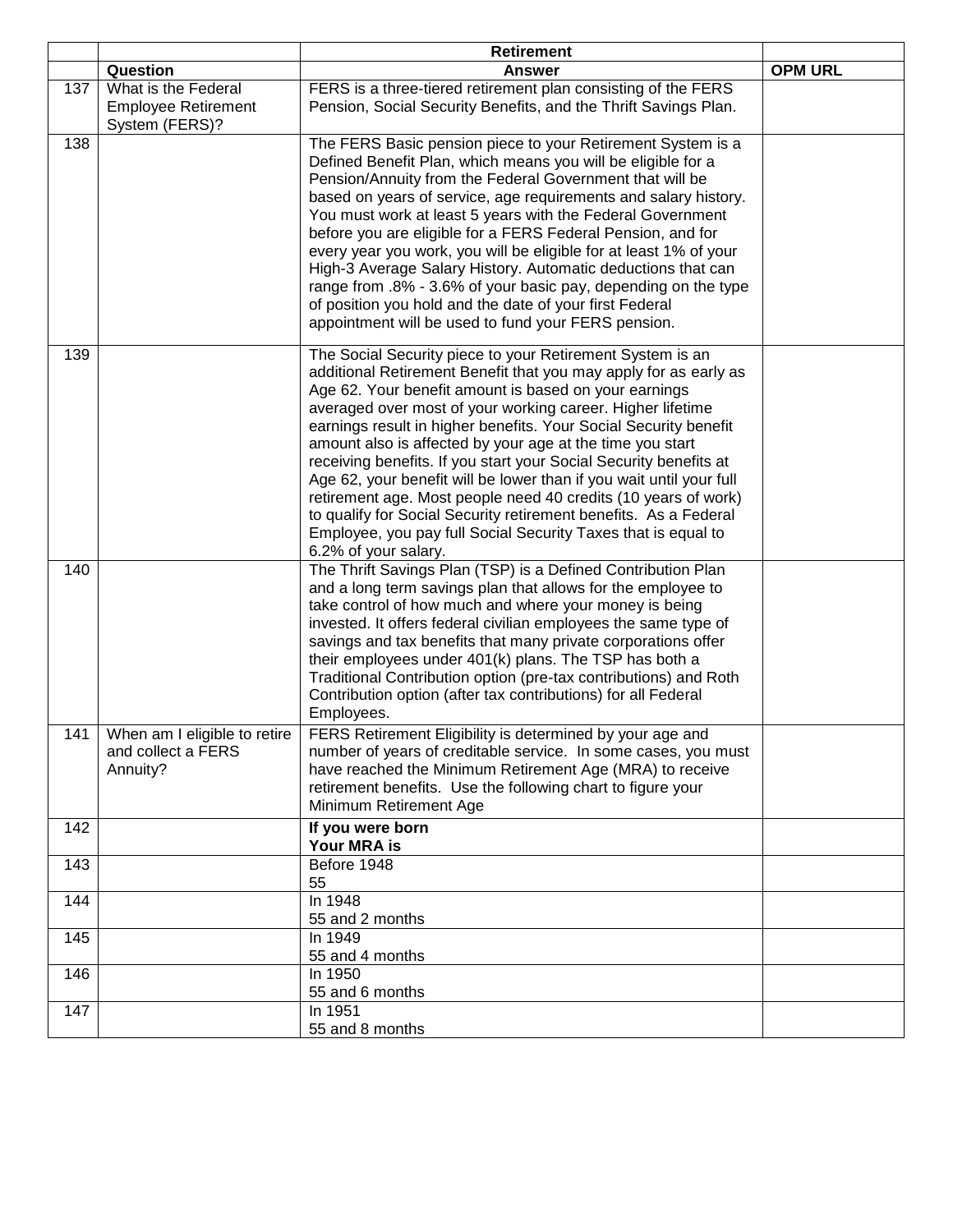| 148 | In 1952<br>55 and 10 months                                       |  |
|-----|-------------------------------------------------------------------|--|
| 149 | In 1953-1964                                                      |  |
|     | 56                                                                |  |
| 150 | In 1965                                                           |  |
|     | 56 and 2 months                                                   |  |
| 151 | In 1966                                                           |  |
|     | 56 and 4 months                                                   |  |
| 152 | In 1967<br>56 and 6 months                                        |  |
| 153 | In 1968                                                           |  |
|     | 56 and 8 months                                                   |  |
| 154 | In 1969                                                           |  |
|     | 56 and 10 months                                                  |  |
| 155 | In 1970 and after                                                 |  |
|     | 57                                                                |  |
| 156 |                                                                   |  |
|     | <b>Immediate Retirement</b>                                       |  |
| 157 | An immediate retirement benefit is one that starts within 30 days |  |
|     | from the date you stop working. If you meet one of the following  |  |
|     | sets of age and service requirements, you are entitled to an      |  |
|     | immediate retirement benefit:                                     |  |
| 158 | <b>Eligibility Information</b>                                    |  |
| 159 | Age                                                               |  |
|     | <b>Years of Service</b>                                           |  |
| 160 | 62                                                                |  |
|     | 5                                                                 |  |
| 161 | 60<br>20                                                          |  |
| 162 | <b>MRA</b>                                                        |  |
|     | 30                                                                |  |
| 163 | <b>MRA</b>                                                        |  |
|     | 10                                                                |  |
| 164 | If you retire at the MRA with at least 10, but less than 30 years |  |
|     | of service, your benefit will be reduced by 5 percent a year for  |  |
|     | each year you are under 62, unless you have 20 years of           |  |
|     | service and your benefit starts when you reach age 60 or later.   |  |
|     |                                                                   |  |
| 165 | <b>Early Retirement</b>                                           |  |
| 166 | The early retirement benefit is available in certain involuntary  |  |
|     | separation cases and in cases of voluntary separations during a   |  |
|     | major reorganization or reduction in force. To be eligible, you   |  |
|     | must meet the following requirements:                             |  |
| 167 | <b>Eligibility Information</b>                                    |  |
| 168 | Age                                                               |  |
|     | <b>Years of Service</b>                                           |  |
| 169 | 50                                                                |  |
|     | 20                                                                |  |
| 170 | Any age<br>25                                                     |  |
| 171 | <b>Deferred Retirement</b>                                        |  |
| 172 | Refers to delayed payment of benefit until criteria are met, as   |  |
|     | follows:                                                          |  |
|     |                                                                   |  |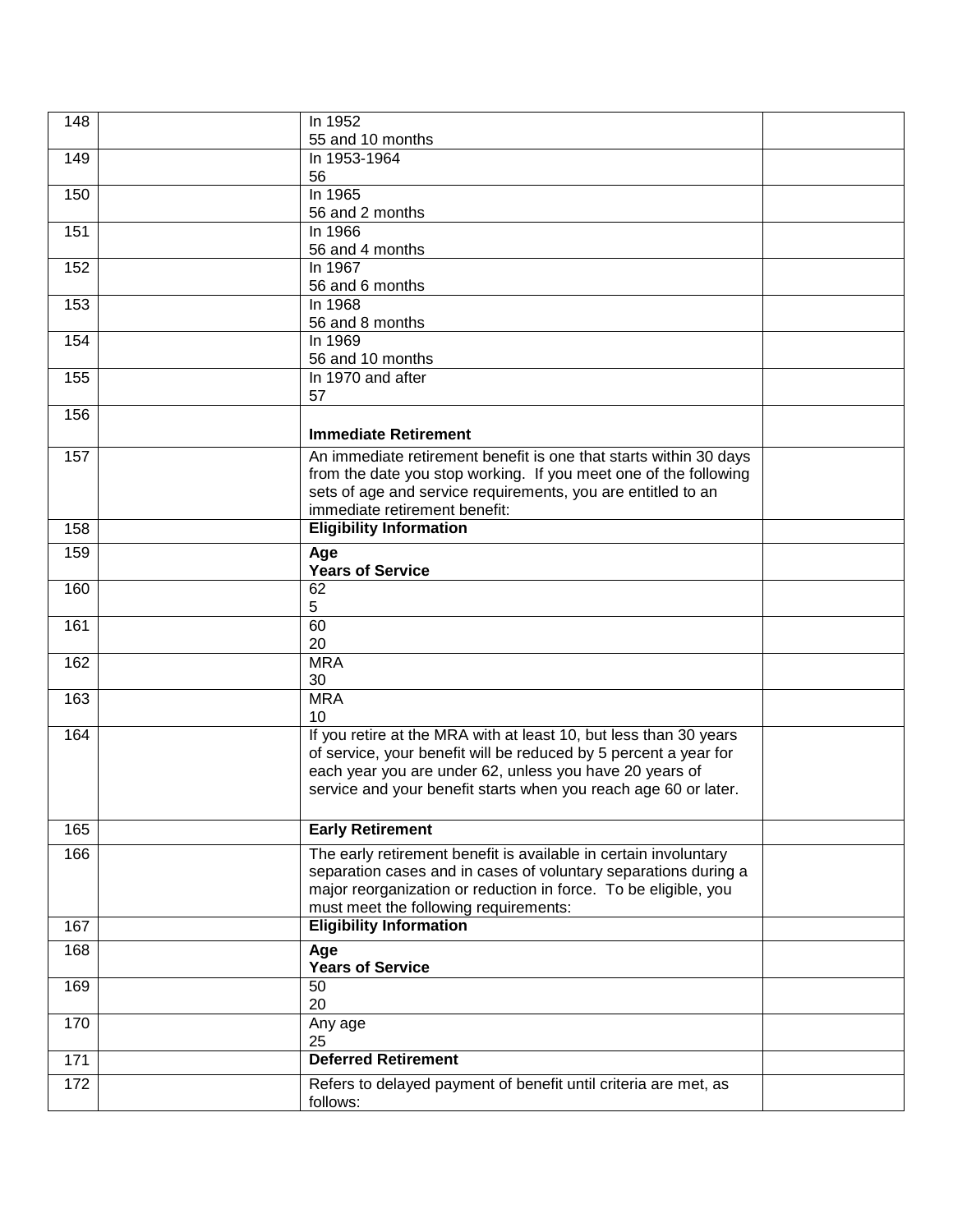| 173 |                                                                             | If you leave Federal service before you meet the age and<br>service requirements for an immediate retirement benefit, you<br>may be eligible for deferred retirement benefits. To be eligible,<br>you must have completed at least 5 years of creditable civilian<br>service. You may receive benefits when you reach one of the<br>following ages:                                                                                                                                                                                      |  |
|-----|-----------------------------------------------------------------------------|------------------------------------------------------------------------------------------------------------------------------------------------------------------------------------------------------------------------------------------------------------------------------------------------------------------------------------------------------------------------------------------------------------------------------------------------------------------------------------------------------------------------------------------|--|
| 174 |                                                                             | <b>Eligibility Information</b>                                                                                                                                                                                                                                                                                                                                                                                                                                                                                                           |  |
| 175 |                                                                             | Age<br><b>Years of Service</b>                                                                                                                                                                                                                                                                                                                                                                                                                                                                                                           |  |
| 176 |                                                                             | 62<br>5                                                                                                                                                                                                                                                                                                                                                                                                                                                                                                                                  |  |
| 177 |                                                                             | <b>MRA</b><br>30                                                                                                                                                                                                                                                                                                                                                                                                                                                                                                                         |  |
| 178 |                                                                             | <b>MRA</b><br>10                                                                                                                                                                                                                                                                                                                                                                                                                                                                                                                         |  |
| 179 |                                                                             | If you retire at the MRA with at least 10, but less than 30 years<br>of service, your benefit will be reduced by 5 percent a year for<br>each year you are under 62, unless you have 20 years of<br>service and your benefit starts when you reach age 60 or later.                                                                                                                                                                                                                                                                      |  |
| 180 |                                                                             | Law Enforcement & Fire Fighter Voluntary Retirement                                                                                                                                                                                                                                                                                                                                                                                                                                                                                      |  |
| 181 |                                                                             | If you are in a covered Law Enforcement or Fire Fighter position,<br>you have different age and service requirements for a Voluntary<br>Immediate Retirement from regular FERS employees.                                                                                                                                                                                                                                                                                                                                                |  |
| 182 |                                                                             | <b>Eligibility Information</b>                                                                                                                                                                                                                                                                                                                                                                                                                                                                                                           |  |
| 183 |                                                                             | Age<br><b>Years of Covered LE or FF Service</b>                                                                                                                                                                                                                                                                                                                                                                                                                                                                                          |  |
| 184 |                                                                             | 50<br>20                                                                                                                                                                                                                                                                                                                                                                                                                                                                                                                                 |  |
| 185 |                                                                             | Any Age<br>25                                                                                                                                                                                                                                                                                                                                                                                                                                                                                                                            |  |
| 186 |                                                                             | In addition to Law Enforcement and Fire Fighters having<br>different age and service requirements for Voluntary Retirement,<br>they are also subject to a Mandatory Retirement Age. If you<br>have reached your 20 years covered Law Enforcement or Fire<br>Fighter service and reach the age 57, you are subject to<br>Mandatory Retirement. If you have not reached your 20 years<br>covered Law Enforcement or Fire Fighter service and reach the<br>age 57, you must retire in the month you reach your 20 years<br>covered service. |  |
| 187 | Where can I find<br>information about FERS<br><b>Disability Retirement?</b> | <b>Disability Retirement</b>                                                                                                                                                                                                                                                                                                                                                                                                                                                                                                             |  |
| 188 |                                                                             | Disability Federal Employees Retirement System (FERS)<br><b>Annuity Requirements:</b>                                                                                                                                                                                                                                                                                                                                                                                                                                                    |  |
| 189 |                                                                             | <b>Eligibility Information</b>                                                                                                                                                                                                                                                                                                                                                                                                                                                                                                           |  |
| 190 |                                                                             | Age<br><b>Years of Covered LE or FF Service</b>                                                                                                                                                                                                                                                                                                                                                                                                                                                                                          |  |
| 191 |                                                                             | Any Age<br>18                                                                                                                                                                                                                                                                                                                                                                                                                                                                                                                            |  |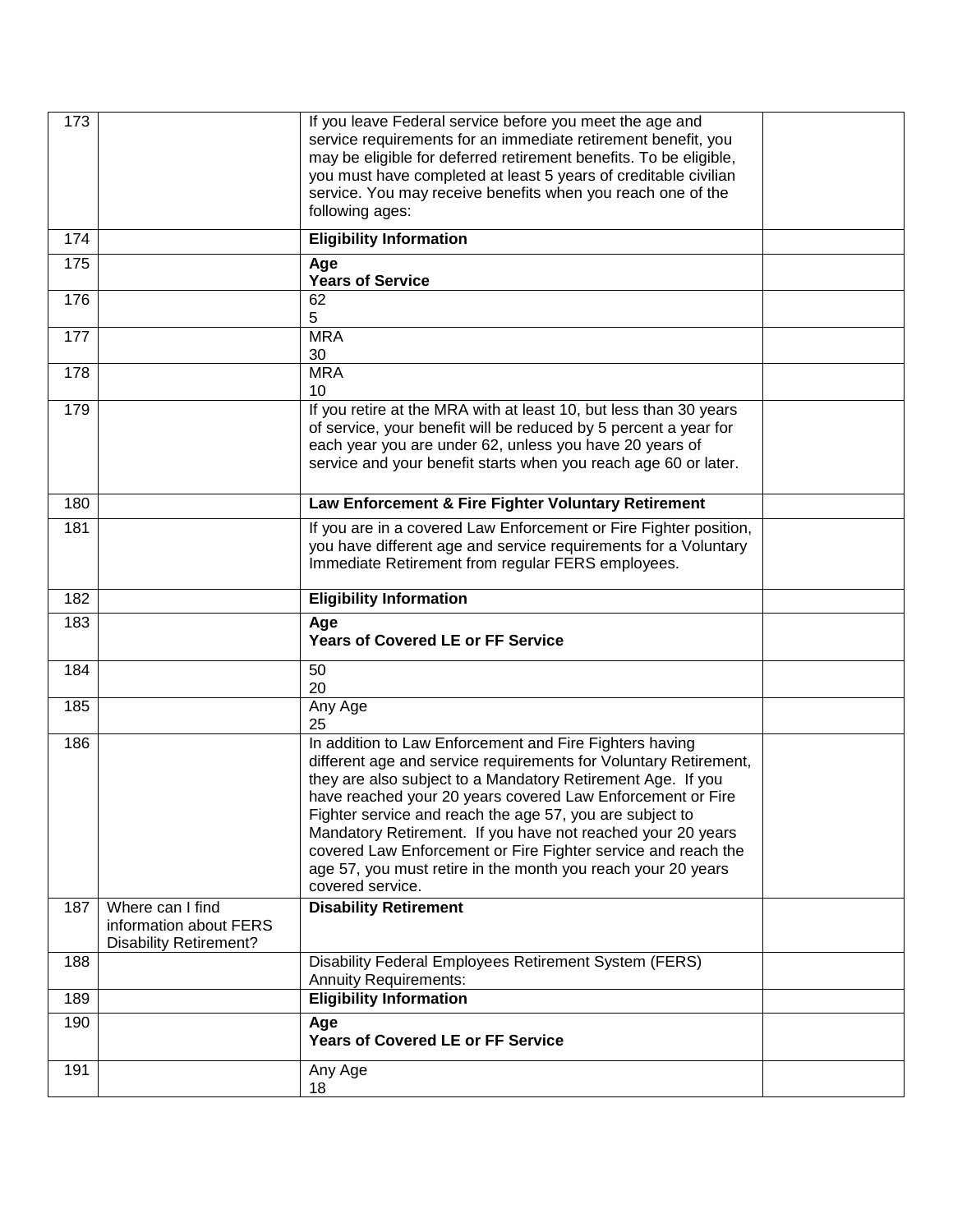| 192 |                                                                                                                             | Special Requirements: You must have become disabled,<br>while employed in a position subject to FERS, because of a<br>disease or injury, for useful and efficient service in your current<br>position. The disability must be expected to last at least one<br>year. Your agency must certify that it is unable to accommodate<br>your disabling medical condition in your present position and<br>that it has considered you for any vacant position in the same<br>agency at the same grade/pay level, within the same commuting<br>area, for which you are qualified for reassignment. To find<br>additional information about Disability Retirement, please go to:<br>http://www.opm.gov/retirement-services/fers-<br>information/types-of-retirement/#url=Disability | http://www.opm.<br>gov/retirement-<br>services/fers-<br>information/type<br>s-of-<br>retirement/#url=<br><b>Disability</b> |
|-----|-----------------------------------------------------------------------------------------------------------------------------|---------------------------------------------------------------------------------------------------------------------------------------------------------------------------------------------------------------------------------------------------------------------------------------------------------------------------------------------------------------------------------------------------------------------------------------------------------------------------------------------------------------------------------------------------------------------------------------------------------------------------------------------------------------------------------------------------------------------------------------------------------------------------|----------------------------------------------------------------------------------------------------------------------------|
| 193 |                                                                                                                             |                                                                                                                                                                                                                                                                                                                                                                                                                                                                                                                                                                                                                                                                                                                                                                           |                                                                                                                            |
| 194 | What counts as<br><b>Creditable Service</b><br>towards my FERS<br>retirement? (ie Military,<br><b>Seasonal, PeaceCorps)</b> | <b>FERS Civilian Service</b>                                                                                                                                                                                                                                                                                                                                                                                                                                                                                                                                                                                                                                                                                                                                              |                                                                                                                            |
| 195 |                                                                                                                             | <b>Creditable service under FERS usually includes:</b>                                                                                                                                                                                                                                                                                                                                                                                                                                                                                                                                                                                                                                                                                                                    |                                                                                                                            |
| 196 |                                                                                                                             | • Federal covered service, that is, service in which the<br>individual's pay is subject to FERS retirement deductions, such<br>as service under a career or career conditional appointment,                                                                                                                                                                                                                                                                                                                                                                                                                                                                                                                                                                               |                                                                                                                            |
| 197 |                                                                                                                             | • Unused Sick Leave under FERS can be used to increase an<br>individual's total creditable service for annuity computation<br>purposes only;                                                                                                                                                                                                                                                                                                                                                                                                                                                                                                                                                                                                                              |                                                                                                                            |
| 198 |                                                                                                                             | • Federal service performed before 1989, where an employee's<br>pay is not subject to retirement deductions, such as, service<br>under a temporary appointment, as long as a deposit is paid.<br>There are a few exceptions to the rule that the service must<br>have been performed before 1989. Those exceptions are:                                                                                                                                                                                                                                                                                                                                                                                                                                                   |                                                                                                                            |
| 199 |                                                                                                                             | • Part-time, Intermittent, Temporary "PIT" service performed<br>abroad after December 31, 1988, and before May 24,<br>1998, under a temporary part-time or intermittent appointment<br>pursuant to sections 309 and 311 of the Foreign Service Act of<br>1980.                                                                                                                                                                                                                                                                                                                                                                                                                                                                                                            |                                                                                                                            |
| 200 |                                                                                                                             | • Service performed under the Foreign Service Pension<br>System                                                                                                                                                                                                                                                                                                                                                                                                                                                                                                                                                                                                                                                                                                           |                                                                                                                            |
| 201 |                                                                                                                             | • Service as a Senate Employee Child Care Center worker                                                                                                                                                                                                                                                                                                                                                                                                                                                                                                                                                                                                                                                                                                                   |                                                                                                                            |
| 202 |                                                                                                                             | • Service as a volunteer or volunteer leader in the Peace Corps                                                                                                                                                                                                                                                                                                                                                                                                                                                                                                                                                                                                                                                                                                           |                                                                                                                            |
| 203 |                                                                                                                             | ◦ Service as a VISTA volunteer                                                                                                                                                                                                                                                                                                                                                                                                                                                                                                                                                                                                                                                                                                                                            |                                                                                                                            |
| 204 |                                                                                                                             | ○ Service before 12/31/1990 with either the Democratic or<br>Republican Senatorial Campaign or National Congressional<br>Committees                                                                                                                                                                                                                                                                                                                                                                                                                                                                                                                                                                                                                                       |                                                                                                                            |
| 205 |                                                                                                                             | • Service before 12/21/2000 with the Library of Congress Child<br><b>Development Center</b>                                                                                                                                                                                                                                                                                                                                                                                                                                                                                                                                                                                                                                                                               |                                                                                                                            |
| 206 |                                                                                                                             | • Service as a Senior Official                                                                                                                                                                                                                                                                                                                                                                                                                                                                                                                                                                                                                                                                                                                                            |                                                                                                                            |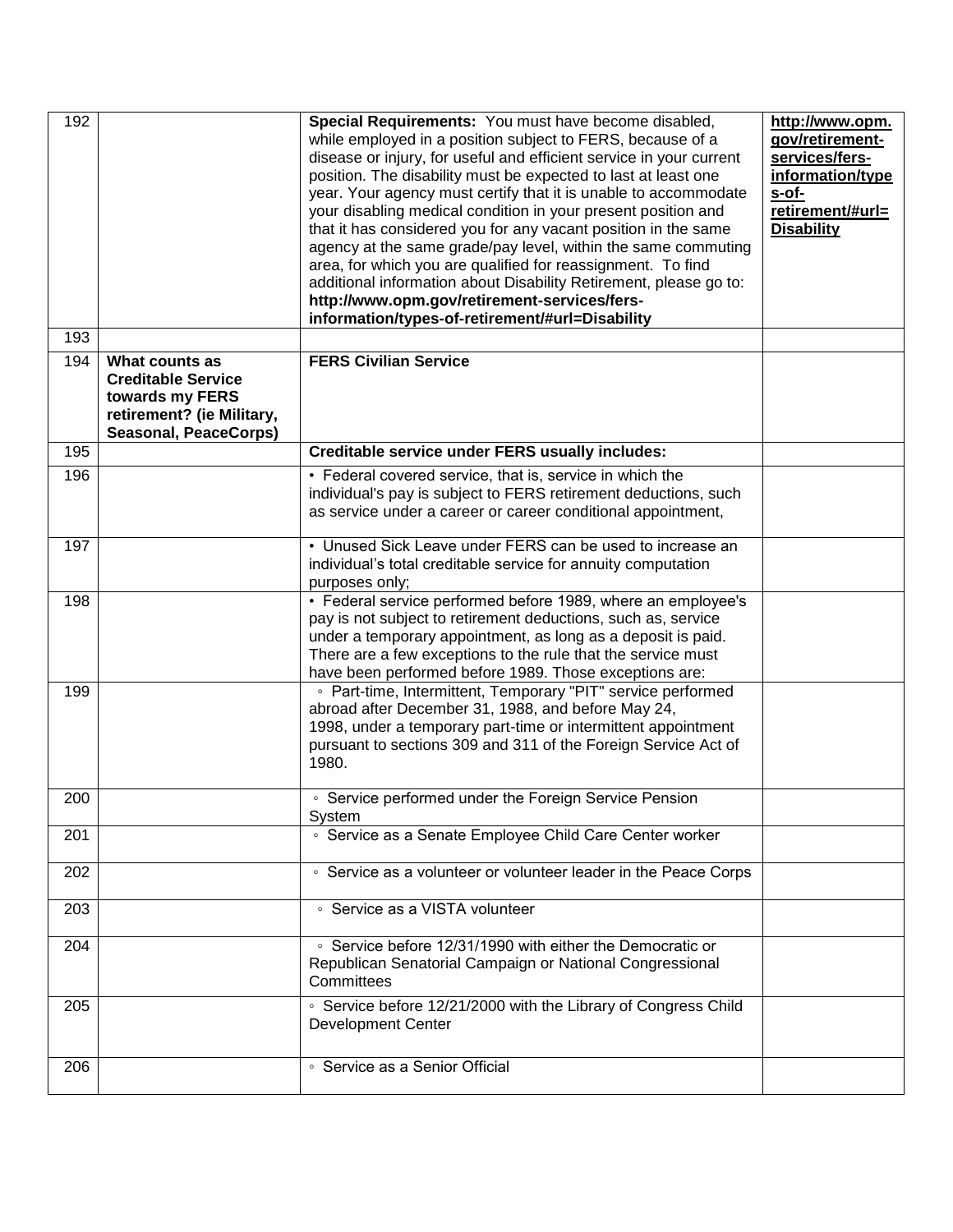| 207 | • Congressional Employees that do no elect program coverage<br>and are subject to the Social Security Amendments of 1983                                                                                                                                                                                                                                                                                                                                                                                                                                                                                                                              |  |
|-----|-------------------------------------------------------------------------------------------------------------------------------------------------------------------------------------------------------------------------------------------------------------------------------------------------------------------------------------------------------------------------------------------------------------------------------------------------------------------------------------------------------------------------------------------------------------------------------------------------------------------------------------------------------|--|
| 208 | • Service performed under a Federal Reserve Bank Plan                                                                                                                                                                                                                                                                                                                                                                                                                                                                                                                                                                                                 |  |
| 209 | • Non-appropriated fund instrumentality (NAF) service under<br>P.L. 107-107 that can be used for title to an annuity under the<br>FERS, but not in the computation                                                                                                                                                                                                                                                                                                                                                                                                                                                                                    |  |
| 210 | • CSRS refund service that flips to FERS                                                                                                                                                                                                                                                                                                                                                                                                                                                                                                                                                                                                              |  |
| 211 | <b>Deposit</b>                                                                                                                                                                                                                                                                                                                                                                                                                                                                                                                                                                                                                                        |  |
| 212 | A deposit is the payment for a period of employment when<br>retirement deductions were not withheld from your salary. The<br>deposit amount is, generally, 1.3% of salary plus interest. You<br>are not required to make this type of payment. However, not<br>making the payment will eliminate this service from being used<br>for title or computation purposes.                                                                                                                                                                                                                                                                                   |  |
| 213 | <b>Retirement Deductions Never Withheld</b>                                                                                                                                                                                                                                                                                                                                                                                                                                                                                                                                                                                                           |  |
| 214 | Generally, non-deduction service cannot be credited for title or<br>computation unless it was performed before 1989 and a deposit<br>is made.                                                                                                                                                                                                                                                                                                                                                                                                                                                                                                         |  |
| 215 | Deposit for Service Ending before January 1, 1989 and<br><b>Covered by FERS</b>                                                                                                                                                                                                                                                                                                                                                                                                                                                                                                                                                                       |  |
| 216 | You can make a deposit for creditable Federal Employees<br>Retirement System (FERS) service you performed before 1989<br>during which retirement deductions were not withheld from your<br>pay. The deposit amount is, generally, 1.3% of salary plus<br>interest. Interest is charged from the midpoint of periods of<br>service and is compounded annually. Interest is charged to the<br>date the deposit is paid in full or annuity begins, whichever is<br>earlier. If you do not pay for a period of this type of service, you<br>will not receive credit in determining your eligibility to retire or in<br>computing your retirement benefit. |  |
| 217 | Deposit for Service Ending after January 1, 1989 and<br><b>Covered by FERS</b>                                                                                                                                                                                                                                                                                                                                                                                                                                                                                                                                                                        |  |
| 218 | With certain minor exceptions, a Federal Employees Retirement<br>System (FERS) employee cannot make a deposit for non-<br>contributory service performed after January 1, 1989.                                                                                                                                                                                                                                                                                                                                                                                                                                                                       |  |
| 219 | Redeposit                                                                                                                                                                                                                                                                                                                                                                                                                                                                                                                                                                                                                                             |  |
| 220 | A redeposit is the repayment of retirement deductions that were<br>previously withheld and refunded to you, plus interest.                                                                                                                                                                                                                                                                                                                                                                                                                                                                                                                            |  |
| 221 | If you Received a Refund of Your Retirement Deductions                                                                                                                                                                                                                                                                                                                                                                                                                                                                                                                                                                                                |  |
| 222 | If you received a refund of FERS deductions and were covered<br>by FERS on or after October 28, 2009, you may repay (or<br>redeposit) any FERS deductions previously refunded. You may<br>also redeposit any CSRS deductions previously refunded that<br>covered CSRS service and is now credited under FERS rules                                                                                                                                                                                                                                                                                                                                    |  |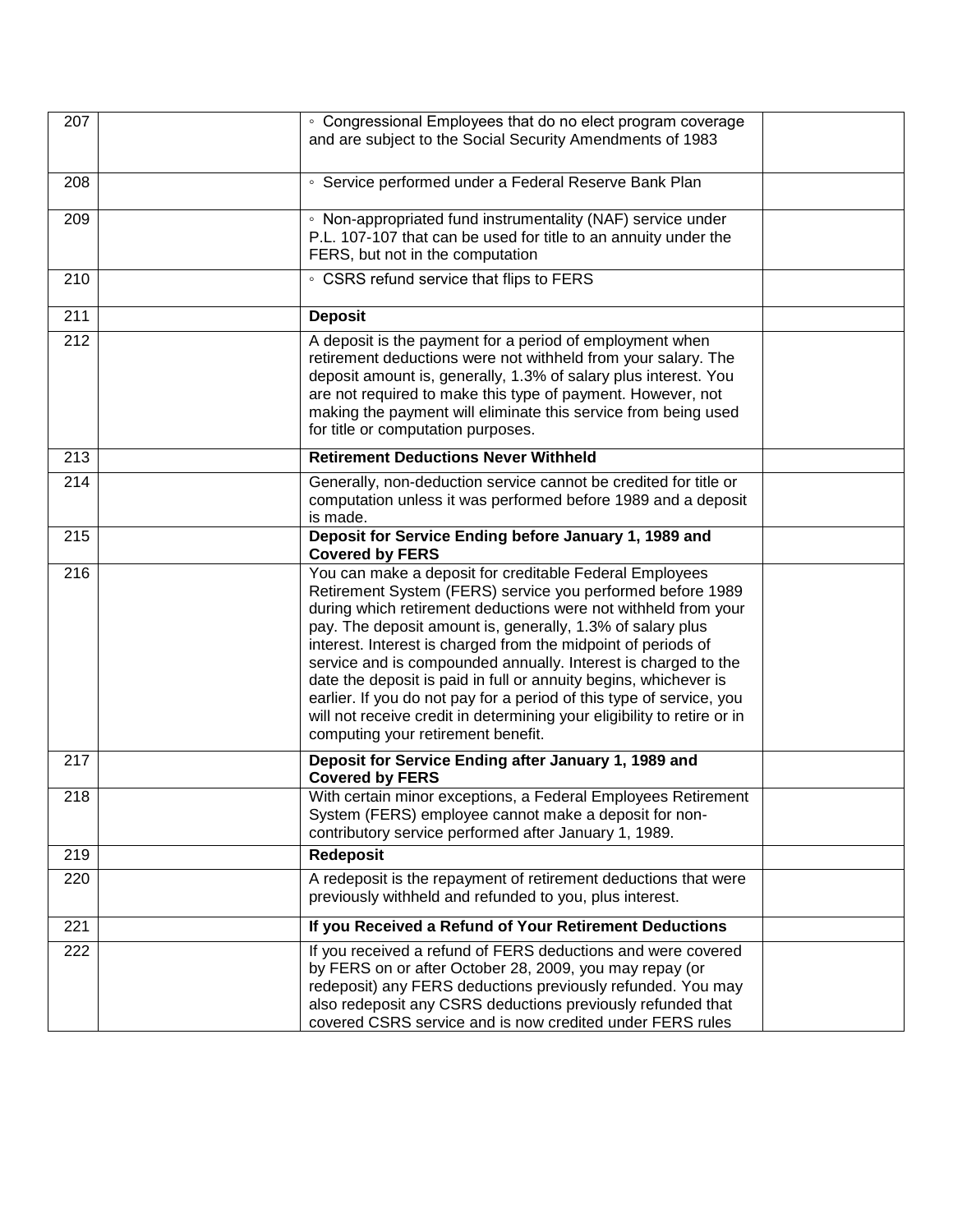| 223 |                                                            | Interest is charged from the date of the refund and compounded<br>annually. Interest is charged to the date full payment is made or<br>the date annuity begins, whichever is earlier. If you do not pay<br>for a period of this type of service, you will receive credit in<br>determining your eligibility to retire but will not receive credit for<br>this service in computing your retirement benefit.                                                                                                                                                                                                                                                                                          |                                                                                                              |
|-----|------------------------------------------------------------|------------------------------------------------------------------------------------------------------------------------------------------------------------------------------------------------------------------------------------------------------------------------------------------------------------------------------------------------------------------------------------------------------------------------------------------------------------------------------------------------------------------------------------------------------------------------------------------------------------------------------------------------------------------------------------------------------|--------------------------------------------------------------------------------------------------------------|
| 224 |                                                            | <b>Making Payment to Get Credit for Service</b>                                                                                                                                                                                                                                                                                                                                                                                                                                                                                                                                                                                                                                                      |                                                                                                              |
| 225 |                                                            | You should apply to make a payment by completing an SF-3108<br>(Application to Make Service Credit Payment/FERS). You must<br>begin the application process as an employee. Once you begin<br>the application process as an employee, you may continue to<br>make payments even after you separate as long as the<br>separation is not for retirement.                                                                                                                                                                                                                                                                                                                                               |                                                                                                              |
| 226 |                                                            | If you are a Federal Employee                                                                                                                                                                                                                                                                                                                                                                                                                                                                                                                                                                                                                                                                        |                                                                                                              |
| 227 |                                                            | Send your completed application to your Agency's local HR<br>office because they must certify it. Please do not file an<br>application if you plan to retire within six months. OPM will give<br>you an opportunity to make payment when it computes our<br>annuity.                                                                                                                                                                                                                                                                                                                                                                                                                                 |                                                                                                              |
| 228 |                                                            | <b>Military Service</b>                                                                                                                                                                                                                                                                                                                                                                                                                                                                                                                                                                                                                                                                              |                                                                                                              |
| 229 |                                                            | As a general rule, military service in the Armed Forces of the<br>United States is creditable for retirement purposes if it was<br>active service terminated under honorable conditions, and<br>performed prior to your separation from civilian service for<br>retirement.                                                                                                                                                                                                                                                                                                                                                                                                                          |                                                                                                              |
| 230 |                                                            | Military Service Performed on or after January 1, 1957                                                                                                                                                                                                                                                                                                                                                                                                                                                                                                                                                                                                                                               |                                                                                                              |
| 231 |                                                            | A deposit must be paid to credit the service to establish title to<br>an annuity or to compute your annuity. The deposit amount is,<br>generally, 3% of total military earnings plus interest. You have a<br>2 year interest free period for the first two years of your initial<br>Federal Appointment, when interest starts, it is compounded<br>annually. Interest is charged to the date the deposit is paid in full<br>or annuity begins, whichever is earlier. If you do not pay your<br>military deposit in full, you will not receive credit in determining<br>your eligibility to retire or in computing your retirement benefit.                                                           |                                                                                                              |
| 232 | How is my sick leave<br>credited towards my<br>retirement? | Unused sick leave is first converted to Days and Months and<br>then added to your total Days and Months of service for annuity<br>computation purposes. $1$ Year = 2,087 hours of sick leave.<br>Example of how this would work: if you retired with 30 years, 6<br>months, 10 days of service and you had 2,087 hours of unused<br>sick leave at the time of retirement, you would increase your<br>total service history to 31 years, 6 months, 10 days which would<br>give you a higher annuity factor. To see a full sick leave<br>conversion chart, please go to page 51 of the CSRS/FERS<br>Handbook: http://www.opm.gov/retirement-<br>services/publications-forms/csrsfers-handbook/c050.pdf | http://www.opm.<br>gov/retirement-<br>services/publica<br>tions-<br>forms/csrsfers-<br>handbook/c050.<br>pdf |
| 233 | How is my annual leave<br>paid to me when I retire?        | Unused annual leave is paid to you by your payroll office. It is<br>usually paid to you within 45 days after you retire.                                                                                                                                                                                                                                                                                                                                                                                                                                                                                                                                                                             |                                                                                                              |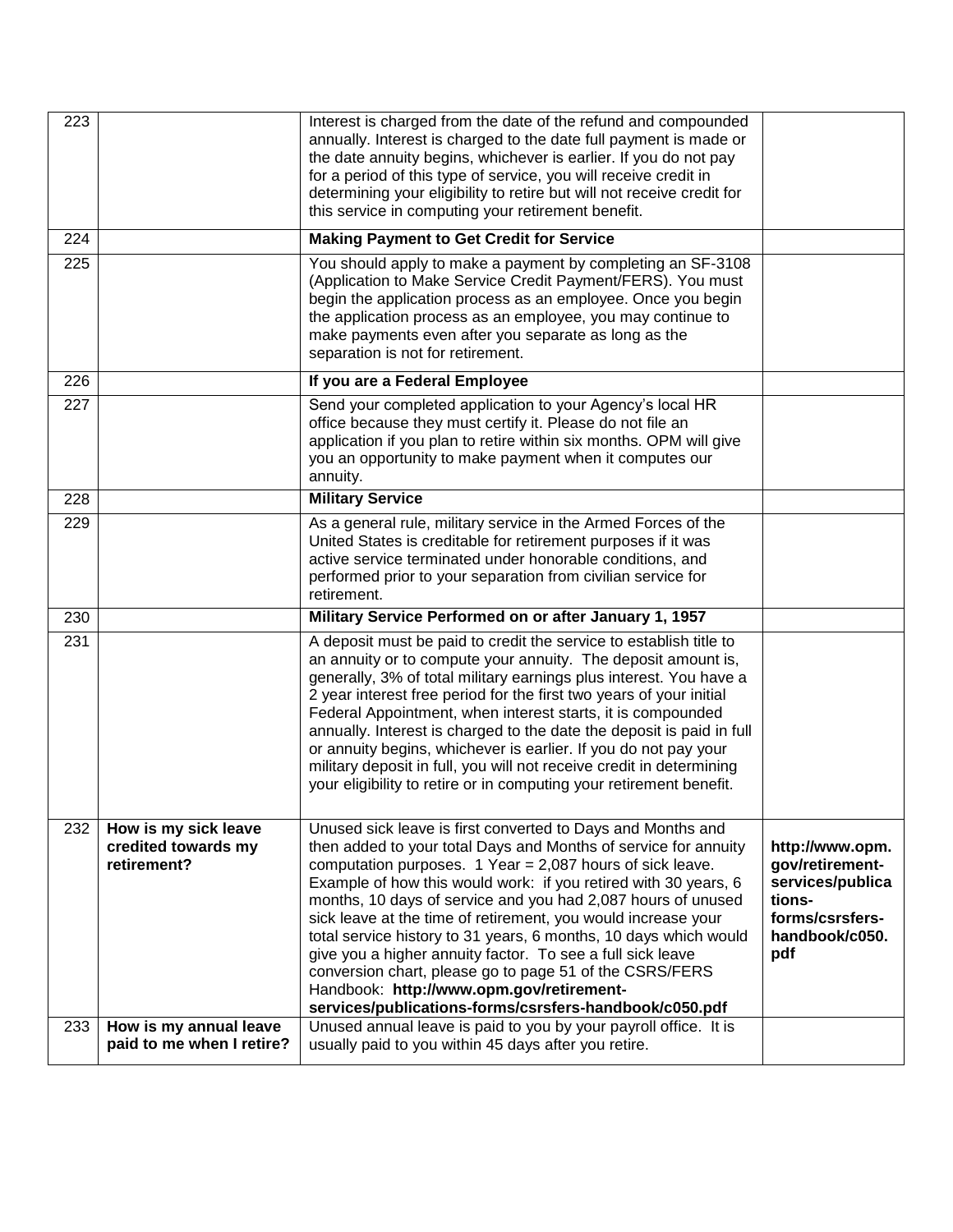| 234 | Can I carry my Health<br>Insurance into<br><b>Retirement?</b>                 | Yes, you can carry your Federal Health Insurance into<br>retirement as long as you meet the requirements below.<br>Federal retirees and their surviving spouses retain their eligibility<br>for FEHB health coverage at the same cost as current<br>employees. In order to carry your FEHB coverage into<br>retirement, you must be entitled to retire on an immediate<br>annuity; and you must have been continuously enrolled (or<br>covered as a family member) in any FEHB plan(s) for the 5<br>years of service immediately before the date your annuity starts,<br>or for the full period(s) of service since your first opportunity to<br>enroll (if less than 5 years). The 5 year requirement period can<br>include the following: the time you are covered as a family<br>member under another person's FEHB enrollment; or the time<br>you are covered under TRICARE as long as you were covered<br>under an FEHB enrollment at the time of your retirement. |                     |
|-----|-------------------------------------------------------------------------------|-------------------------------------------------------------------------------------------------------------------------------------------------------------------------------------------------------------------------------------------------------------------------------------------------------------------------------------------------------------------------------------------------------------------------------------------------------------------------------------------------------------------------------------------------------------------------------------------------------------------------------------------------------------------------------------------------------------------------------------------------------------------------------------------------------------------------------------------------------------------------------------------------------------------------------------------------------------------------|---------------------|
| 235 | Can I carry my Life<br>Insurance into<br><b>Retirement?</b>                   | Yes, you can carry your Federal Life Insurance into retirement<br>as long as you meet the requirements below. You are entitled to<br>retire on an immediate annuity under FERS; You have been<br>insured for the 5 years of service immediately before the starting<br>date of your annuity, or for the full period(s) of service during<br>which you were eligible to be insured if less than 5 years; You<br>are enrolled in FEGLI on the date of retirement; and you have<br>not converted to an individual policy.                                                                                                                                                                                                                                                                                                                                                                                                                                                  |                     |
| 236 | Can I carry my Long<br><b>Term Care Insurance</b><br>into Retirement?         | Yes, you can carry your Federal Life Insurance into retirement<br>as long as you meet the requirements below. You are entitled to<br>retire on an immediate annuity under FERS; You have been<br>insured for the 5 years of service immediately before the starting<br>date of your annuity, or for the full period(s) of service during<br>which you were eligible to be insured if less than 5 years; You<br>are enrolled in FEGLI on the date of retirement; and you have<br>not converted to an individual policy.                                                                                                                                                                                                                                                                                                                                                                                                                                                  |                     |
| 237 | Can I carry my Long<br><b>Term Care Insurance</b><br>into Retirement?         | Yes, you can carry your Federal Long Term Care Insurance into<br>retirement. Unlike Federal Health and Life insurance, there are<br>no 5 year rule coverage requirements to carry Long Term Care<br>Insurance into retirement. If you have the Federal Long Term<br>Care Insurance at the time of retirement, as long as you<br>continue to pay the premiums, you can carry it into retirement.                                                                                                                                                                                                                                                                                                                                                                                                                                                                                                                                                                         |                     |
| 238 |                                                                               | Even if you do not have this insurance at the time of retirement,<br>as a Federal Annuitants you may apply for Federal Long Term<br>Care Insurance anytime. To learn more about Federal Long<br>Term Care Insurance, please go to: www.ltcfeds.com                                                                                                                                                                                                                                                                                                                                                                                                                                                                                                                                                                                                                                                                                                                      | www.ltcfeds.co<br>m |
| 239 | Can I carry my Dental /<br><b>Vision Insurance into</b><br><b>Retirement?</b> | Yes, you can carry your Dental or Vision Insurance into<br>retirement. Unlike Federal Health and Life insurance, there are<br>no 5 year rule coverage requirements to carry Dental or Vision<br>Insurance into retirement. If you have the Dental or Vision<br>Insurance at the time of retirement, as long as you continue to<br>pay the premiums, you can carry it into retirement.                                                                                                                                                                                                                                                                                                                                                                                                                                                                                                                                                                                   |                     |
| 240 |                                                                               | Even if you do not have this insurance at the time of retirement,<br>as a Federal Annuitants you may apply for Dental or Vision<br>Insurance anytime.                                                                                                                                                                                                                                                                                                                                                                                                                                                                                                                                                                                                                                                                                                                                                                                                                   |                     |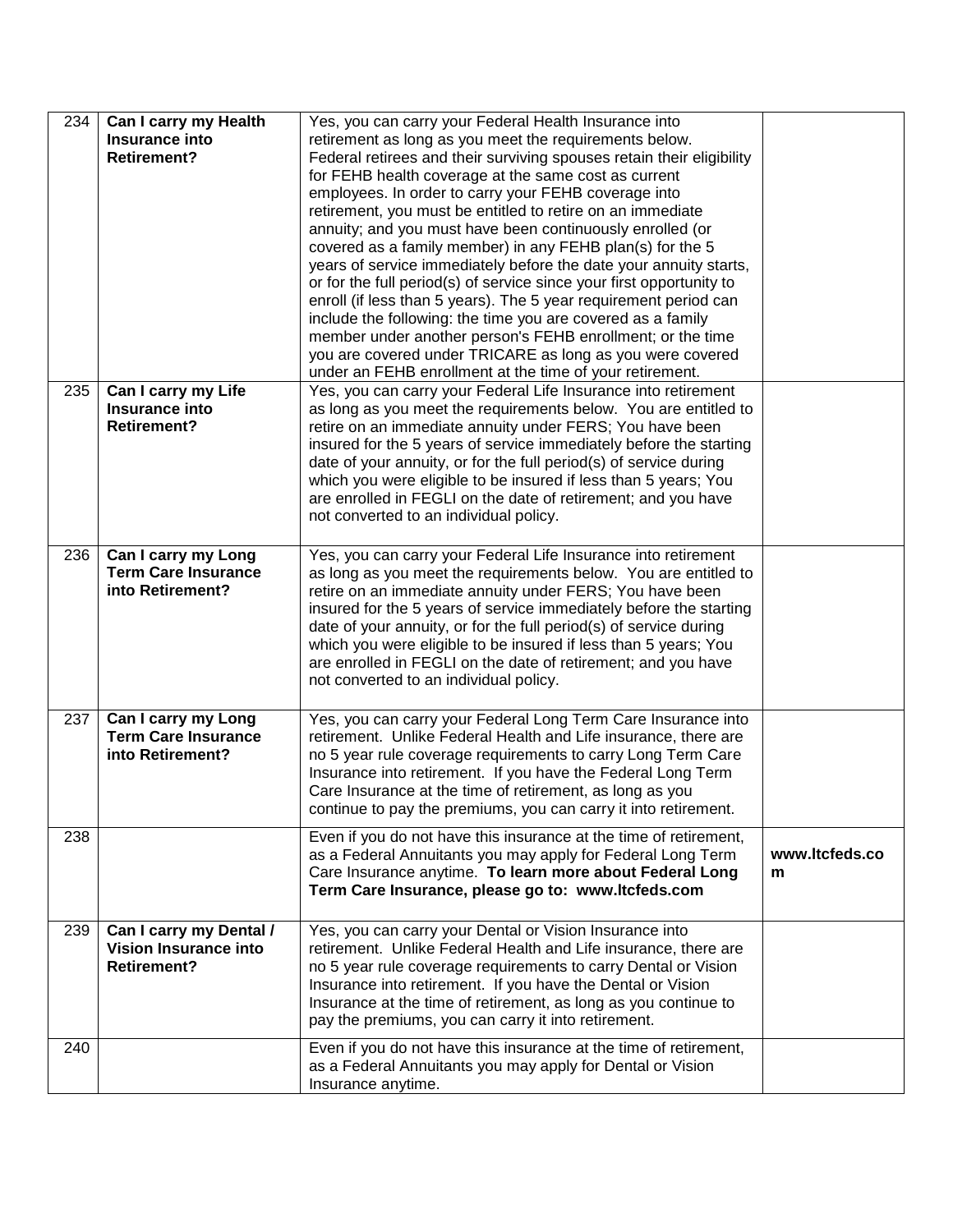| 241 | Am I eligible for Flexible<br><b>Spending Account (FSA)</b><br>as a retiree? | No. By law, annuitants cannot participate in Flexible Spending<br>Accounts (FSA). FSAs are a way of setting aside pre-tax salary<br>for payment of eligible expenses. Annuitants receive annuities,<br>which are not salary.                                                                                                                                                                                                                                                                                                                                                                                        |  |
|-----|------------------------------------------------------------------------------|---------------------------------------------------------------------------------------------------------------------------------------------------------------------------------------------------------------------------------------------------------------------------------------------------------------------------------------------------------------------------------------------------------------------------------------------------------------------------------------------------------------------------------------------------------------------------------------------------------------------|--|
| 242 | How much does it cost                                                        | Under FERS, you have 3 Survivor Benefit election options for                                                                                                                                                                                                                                                                                                                                                                                                                                                                                                                                                        |  |
|     | to elect FERS Survivor                                                       | your spouse at the time of retirement:                                                                                                                                                                                                                                                                                                                                                                                                                                                                                                                                                                              |  |
|     | <b>Benefits for my spouse?</b>                                               |                                                                                                                                                                                                                                                                                                                                                                                                                                                                                                                                                                                                                     |  |
| 243 |                                                                              | 1) A Full FERS Survivor Benefit will reduce your annuity by<br>10% in retirement and the surviving spouse will be eligible for<br>50% of your unreduced annual annuity after your death.                                                                                                                                                                                                                                                                                                                                                                                                                            |  |
| 244 |                                                                              | 2) A Partial FERS Survivor Benefit will reduce your annuity by<br>5% in retirement and the surviving spouse will be eligible for<br>25% of your unreduced annual annuity after your death.                                                                                                                                                                                                                                                                                                                                                                                                                          |  |
| 245 |                                                                              | 3) Your third option is to not elect a FERS Survivor Benefits for<br>your spouse. If you do not elect a FERS Survivor Benefit, if you<br>pass away first your spouse will not be eligible for any additional<br>survivor benefits related to your FERS Pension. Another thing<br>that is very important is how your FEHB Health Insurance is tied<br>to survivor benefits election. You must elect a FERS Survivor<br>Benefit (full or partial) in order for your spouse to continue the<br>FEHB Health Insurance if you predecease your spouse in<br>retirement.                                                   |  |
| 246 |                                                                              | One more thing to consider, when making an election to provide<br>a FERS Survivor Benefit after your death, you must obtain your<br>spouse's written consent to provide less than the full benefit<br>allowed.                                                                                                                                                                                                                                                                                                                                                                                                      |  |
| 247 | How is my FERS<br><b>Retirement Annuity</b><br>calculated?                   | Your basic annuity is computed based on your length of service<br>and "high-3" average salary.                                                                                                                                                                                                                                                                                                                                                                                                                                                                                                                      |  |
| 248 |                                                                              | <b>Length of Service</b>                                                                                                                                                                                                                                                                                                                                                                                                                                                                                                                                                                                            |  |
| 249 |                                                                              | To determine your length of service for computation, add all your<br>periods of creditable service, then eliminate any left-over days<br>from the total.                                                                                                                                                                                                                                                                                                                                                                                                                                                            |  |
| 250 |                                                                              | High - 3 Salary                                                                                                                                                                                                                                                                                                                                                                                                                                                                                                                                                                                                     |  |
| 251 |                                                                              | Your "high-3" average pay is the highest average basic pay you<br>earned during any 3 consecutive years of service. These three<br>years are usually your final three years of service, but can be an<br>earlier period, if your basic pay was higher during that period.<br>Your basic pay is the basic salary you earn for your position. It<br>includes increases to your salary for which retirement<br>deductions are withheld, such as shift rates. It does not include<br>payments for overtime, bonuses, etc. (If your total service was<br>less than 3 years, your average salary was figured by averaging |  |
|     |                                                                              | your basic pay during all of your periods of creditable Federal<br>service).                                                                                                                                                                                                                                                                                                                                                                                                                                                                                                                                        |  |
| 252 |                                                                              | <b>FERS Basic Annuity Formula</b>                                                                                                                                                                                                                                                                                                                                                                                                                                                                                                                                                                                   |  |
| 253 |                                                                              | Age: Under Age 62 at Separation for Retirement, OR Age 62 or Q<br>Than 20 Years of Service                                                                                                                                                                                                                                                                                                                                                                                                                                                                                                                          |  |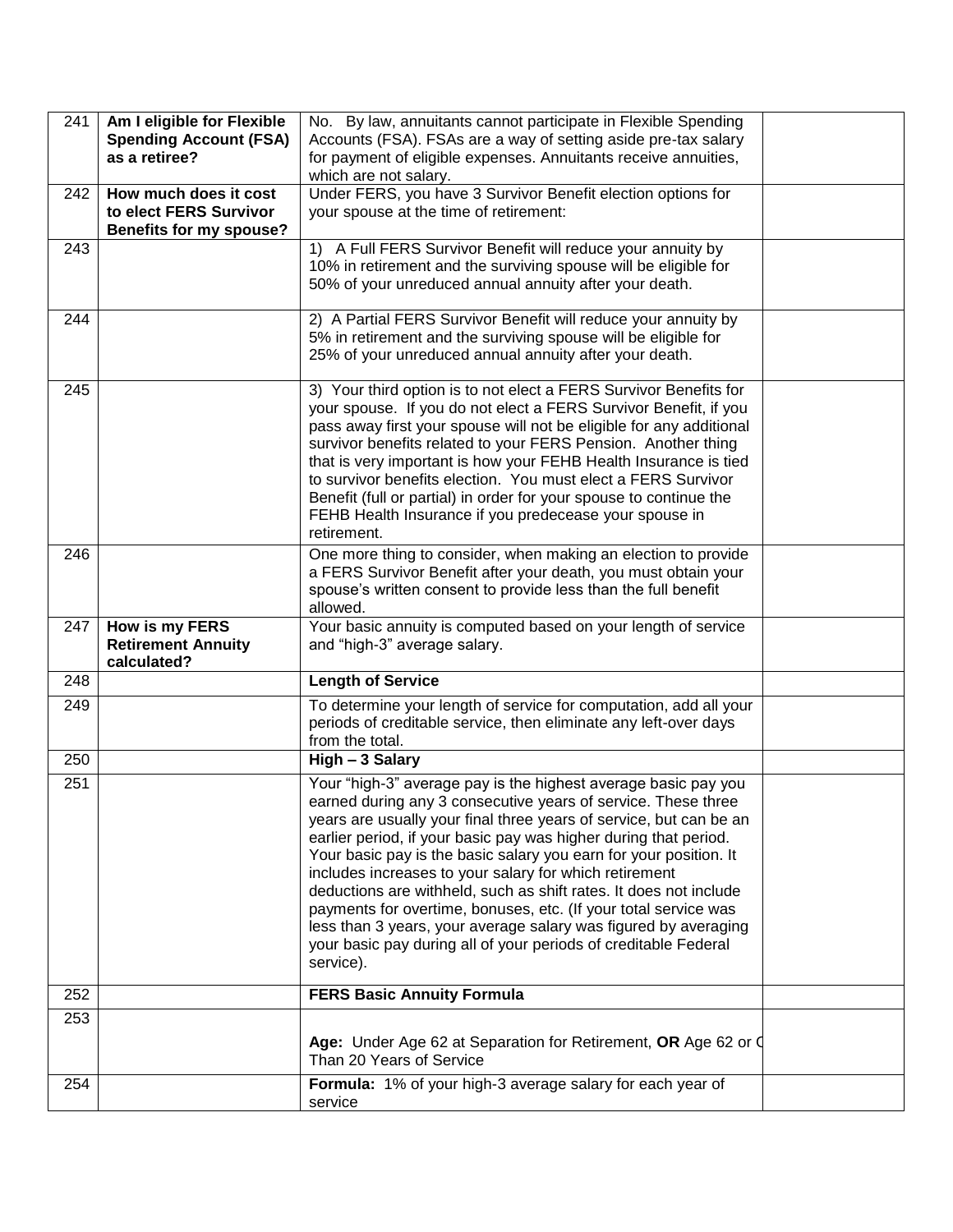| 255 |                                                                                   | <b>Example:</b> 30 Years of Service = 30% Annuity Factor                                                                                                                                                                                                                                                                                                                                                                                                                                                                                                                                                                                                                                                                                           |  |
|-----|-----------------------------------------------------------------------------------|----------------------------------------------------------------------------------------------------------------------------------------------------------------------------------------------------------------------------------------------------------------------------------------------------------------------------------------------------------------------------------------------------------------------------------------------------------------------------------------------------------------------------------------------------------------------------------------------------------------------------------------------------------------------------------------------------------------------------------------------------|--|
| 256 |                                                                                   | If your high-3 average salary is \$100,000 you multiply \$100,000<br>x 30% = \$30,000 Annual Gross FERS Annuity                                                                                                                                                                                                                                                                                                                                                                                                                                                                                                                                                                                                                                    |  |
| 257 |                                                                                   | Age: 62 or Older at Separation With 20 or More Years of<br>Service                                                                                                                                                                                                                                                                                                                                                                                                                                                                                                                                                                                                                                                                                 |  |
| 258 |                                                                                   | Formula: 1.1% percent of your high-3 average salary for each<br>year of Service                                                                                                                                                                                                                                                                                                                                                                                                                                                                                                                                                                                                                                                                    |  |
| 259 |                                                                                   | <b>Example:</b> 30 Years of Service = 33% Annuity Factor                                                                                                                                                                                                                                                                                                                                                                                                                                                                                                                                                                                                                                                                                           |  |
| 260 |                                                                                   | If your high-3 average salary is \$100,000 you multiply \$100,000<br>x 33% = \$33,000 Annual Gross FERS Annuity                                                                                                                                                                                                                                                                                                                                                                                                                                                                                                                                                                                                                                    |  |
| 261 | I am in Law<br>Enforcement, is my<br><b>FERS Annuity calculated</b><br>different? | Yes, your annuity is based on a special formula:                                                                                                                                                                                                                                                                                                                                                                                                                                                                                                                                                                                                                                                                                                   |  |
| 262 |                                                                                   | <b>Special Provision for Law Enforcement Officers</b>                                                                                                                                                                                                                                                                                                                                                                                                                                                                                                                                                                                                                                                                                              |  |
| 263 |                                                                                   | • 1.7% of your high-3 average salary multiplied by your years<br>of service which do not exceed 20, PLUS                                                                                                                                                                                                                                                                                                                                                                                                                                                                                                                                                                                                                                           |  |
| 264 |                                                                                   | • 1% of your high-3 average salary multiplied by your service<br>exceeding 20 years                                                                                                                                                                                                                                                                                                                                                                                                                                                                                                                                                                                                                                                                |  |
| 265 | I am a Fire Fighter, is my<br><b>FERS Annuity calculated</b><br>different?        | Yes, your annuity is based on a special formula:                                                                                                                                                                                                                                                                                                                                                                                                                                                                                                                                                                                                                                                                                                   |  |
| 266 |                                                                                   | <b>Special Provision for Firefighters</b>                                                                                                                                                                                                                                                                                                                                                                                                                                                                                                                                                                                                                                                                                                          |  |
| 267 |                                                                                   | • 1.7% of your high-3 average salary multiplied by your years<br>of service which do not exceed 20, PLUS                                                                                                                                                                                                                                                                                                                                                                                                                                                                                                                                                                                                                                           |  |
|     |                                                                                   |                                                                                                                                                                                                                                                                                                                                                                                                                                                                                                                                                                                                                                                                                                                                                    |  |
| 268 |                                                                                   | • 1% of your high-3 average salary multiplied by your service<br>exceeding 20 years                                                                                                                                                                                                                                                                                                                                                                                                                                                                                                                                                                                                                                                                |  |
| 269 | <b>What is the FERS</b><br><b>Annuity Supplement?</b>                             | The FERS annuity supplement is paid in addition to gross<br>monthly Federal Employees Retirement System (FERS) annuity<br>benefits. It represents what you would receive for your FERS<br>civilian service from the Social Security Administration (SSA)<br>and is calculated as if you were eligible to receive SSA benefits<br>on the day you retired. Eligibility for the annuity supplement<br>continues until you turn 62.                                                                                                                                                                                                                                                                                                                    |  |
| 270 |                                                                                   | <b>FERS Annuity Supplement Eligibility</b>                                                                                                                                                                                                                                                                                                                                                                                                                                                                                                                                                                                                                                                                                                         |  |
| 271 |                                                                                   | If you retire voluntarily on an immediate annuity which is not<br>reduced for age, you may be eligible for the annuity supplement,<br>in addition to your regular monthly FERS benefit. You may also<br>receive the supplement if you retired involuntarily before<br>attaining your Minimum Retirement Age (MRA) or voluntarily<br>because of a major reorganization, reduction in force, or an<br>early retirement for Members of Congress. However, in these<br>three instances, you will not be eligible for the annuity<br>supplement until you reach your Minimum Retirement Age<br>(MRA). If you receive a deferred benefit, a disability benefit or an<br>immediate MRA+10 annuity, you will not be eligible for the<br>annuity supplement |  |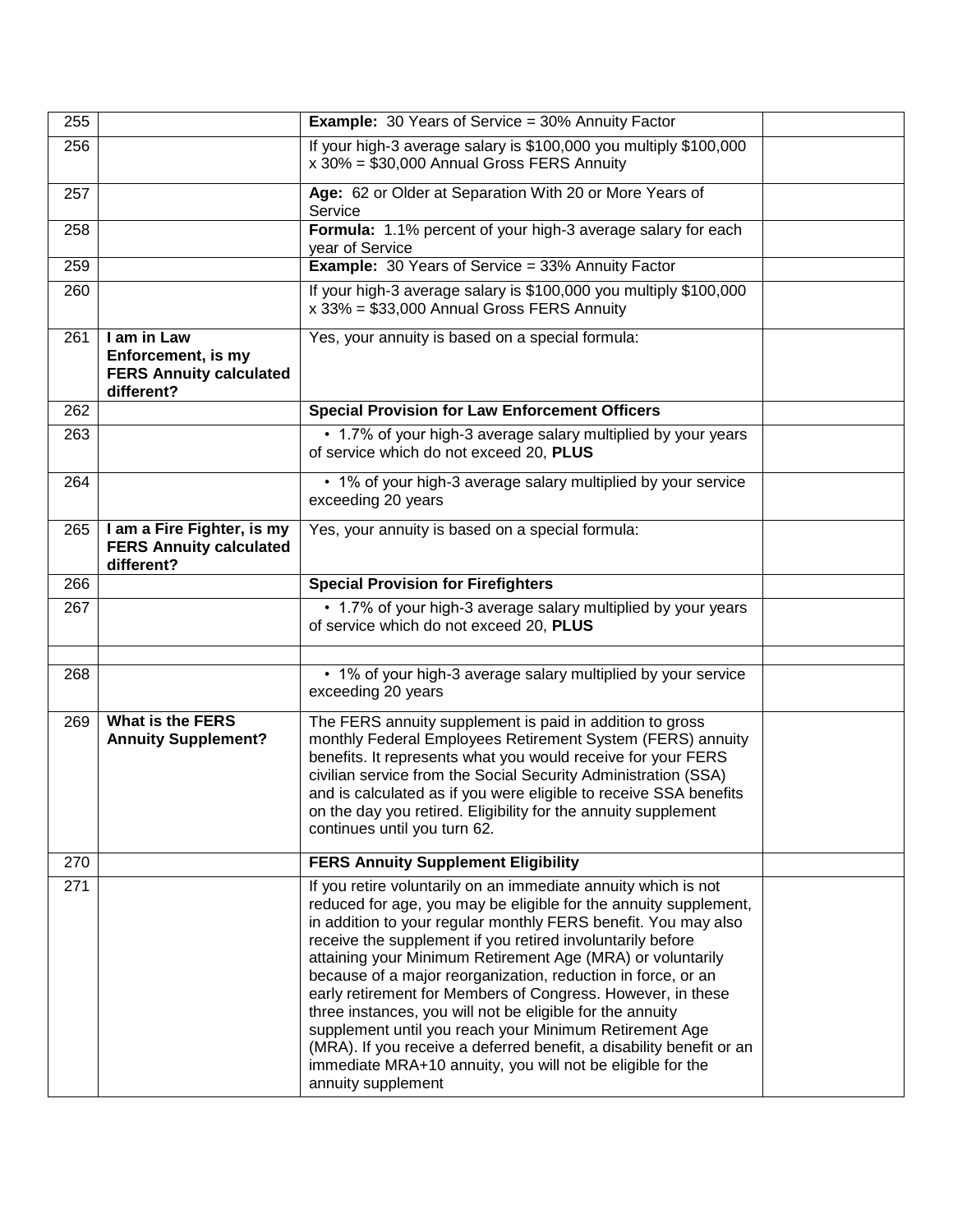| 272 |                                               | <b>Computation of the FERS Annuity Supplement</b>                                                                                                                                                                                                                                                                                                                                                                                                                                                                                                                                                                                                                                            |  |
|-----|-----------------------------------------------|----------------------------------------------------------------------------------------------------------------------------------------------------------------------------------------------------------------------------------------------------------------------------------------------------------------------------------------------------------------------------------------------------------------------------------------------------------------------------------------------------------------------------------------------------------------------------------------------------------------------------------------------------------------------------------------------|--|
| 273 |                                               | The FERS annuity supplement is computed as if you were age<br>62 and fully insured for a social security benefit when the<br>supplement begins. OPM first estimates what your full career<br>(40 years) social security benefit would be. Then we calculate<br>the amount of your civilian service under FERS and reduce the<br>estimated full career social security benefit accordingly. For<br>example, if your estimated full career social security benefit<br>would be \$1,000 and you had worked 30 years under FERS, we<br>would divide 30 by 40 (.75) and multiply $(\$1,000 \times .75 = \$750)$ .<br>The result would be your FERS annuity supplement, prior to any<br>reductions |  |
| 274 |                                               | <b>Earnings Test</b>                                                                                                                                                                                                                                                                                                                                                                                                                                                                                                                                                                                                                                                                         |  |
| 275 |                                               | Like social security benefits, the FERS annuity supplement is<br>subject to an earnings test. It is reduced if you earn more than<br>the social security exempt amount of earnings in the<br>immediately preceding year. The supplement is reduced by<br>\$1.00 for every \$2.00 of earnings over the minimum level. It is<br>possible that the supplement could reduce to \$0. However, the<br>FERS basic benefit will not be reduced. If you are receiving a<br>supplement, you must report your earnings to OPM. You will<br>receive instructions on how to report your earnings, once you<br>begin receiving the annuity supplement.                                                     |  |
| 276 | How do I apply for my<br><b>FERS Annuity?</b> | To apply for your FERS Annuity, you must complete the form<br>SF-3107 "Application for Immediate Retirement". You must<br>complete that form and return with original signature back to<br>your local Human Resources Office. Your HR Office will then<br>take the following steps in preparing your Retirement<br>Application:                                                                                                                                                                                                                                                                                                                                                              |  |
| 277 |                                               | 1) Complete Schedule D "Agency Checklist of Immediate<br>Retirement Procedures" death.                                                                                                                                                                                                                                                                                                                                                                                                                                                                                                                                                                                                       |  |
| 278 |                                               | 2) Prepare "Certified Summary of Federal Service" for your<br>review and signature                                                                                                                                                                                                                                                                                                                                                                                                                                                                                                                                                                                                           |  |
| 279 |                                               | Certify and transfer your coverage under the FEGLI Life<br>3)<br>Insurance program to OPM                                                                                                                                                                                                                                                                                                                                                                                                                                                                                                                                                                                                    |  |
| 280 |                                               | 4) Certify and transfer your enrollment under the FEHB Health<br>Insurance program to OPM                                                                                                                                                                                                                                                                                                                                                                                                                                                                                                                                                                                                    |  |
| 281 |                                               | 5) Collect and transfer all insurance forms, beneficiary forms,<br>military paperwork to OPM                                                                                                                                                                                                                                                                                                                                                                                                                                                                                                                                                                                                 |  |
| 282 |                                               | 6) Prepare and Release your SF-50 Retirement Personnel<br>Action                                                                                                                                                                                                                                                                                                                                                                                                                                                                                                                                                                                                                             |  |
| 283 |                                               | 7) Immediately Send final Retirement Package paperwork to<br>Payroll Office                                                                                                                                                                                                                                                                                                                                                                                                                                                                                                                                                                                                                  |  |
| 284 |                                               | 8) Payroll will close all Payroll Records and prepare your<br>"Individual Retirement Record"                                                                                                                                                                                                                                                                                                                                                                                                                                                                                                                                                                                                 |  |
| 285 |                                               | Payroll will authorize your final paycheck and lump sum<br>9)<br>payment for annual leave                                                                                                                                                                                                                                                                                                                                                                                                                                                                                                                                                                                                    |  |
| 286 |                                               | 10) Payroll will forward all Retirement Paperwork to OPM<br>within 3 weeks of retirement date                                                                                                                                                                                                                                                                                                                                                                                                                                                                                                                                                                                                |  |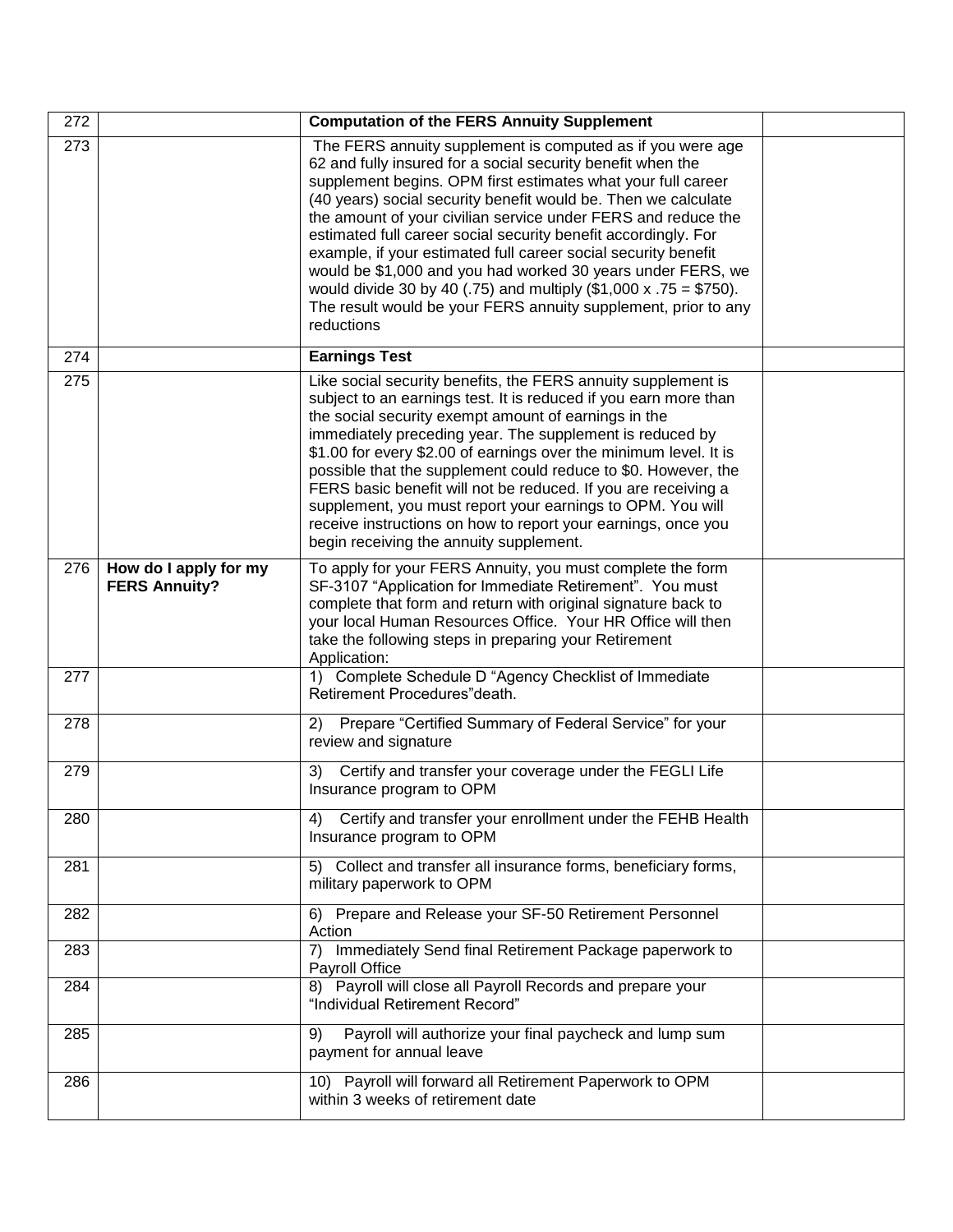| 287 |                                                                                          | 11) OPM will authorize your first Interim Annuity Payment                                                                                                                                                                                                                                                                                                                                                                                            |  |
|-----|------------------------------------------------------------------------------------------|------------------------------------------------------------------------------------------------------------------------------------------------------------------------------------------------------------------------------------------------------------------------------------------------------------------------------------------------------------------------------------------------------------------------------------------------------|--|
|     |                                                                                          | within 10 days of receipt of your R                                                                                                                                                                                                                                                                                                                                                                                                                  |  |
| 288 | I just started my Federal                                                                | It's never too early to start planning for your retirement. A                                                                                                                                                                                                                                                                                                                                                                                        |  |
|     | Career, what should I be                                                                 | rewarding retirement does not just happen; it takes careful                                                                                                                                                                                                                                                                                                                                                                                          |  |
|     | thinking about as it<br>relates to retirement?                                           | planning. You should take the following steps early in your<br>career:                                                                                                                                                                                                                                                                                                                                                                               |  |
| 289 |                                                                                          | 1) Look into taking a Retirement Seminar Training course<br>offered by your Agency                                                                                                                                                                                                                                                                                                                                                                   |  |
| 290 |                                                                                          | 2) Review your Service History, you may have the ability to buy<br>back periods of service history                                                                                                                                                                                                                                                                                                                                                   |  |
| 291 |                                                                                          | 3) If you were active duty military, you may have the ability to<br>buy your military time                                                                                                                                                                                                                                                                                                                                                           |  |
| 292 |                                                                                          | 4) TSP - Saving for retirement is very important. By<br>contributing 5% into TSP, you are eligible for 5% dollar for dollar<br>matching in the TSP. That equals a 100% return on your<br>money. Start early in your career, contribute 5% from your first<br>day and increase the amount as you move along in your career.<br>You will be amazed at how fast your TSP account will grow.                                                             |  |
| 293 |                                                                                          | 5) Understand all of your insurance options (Health, Life,<br>Dental, Vision, Long Term Care)                                                                                                                                                                                                                                                                                                                                                        |  |
| 294 |                                                                                          | 6) Make sure your Beneficiary Forms are always up to date.                                                                                                                                                                                                                                                                                                                                                                                           |  |
| 295 |                                                                                          | 7) Continue to take Retirement Seminar Training every 5 years<br>to keep up with the new retirement trends.                                                                                                                                                                                                                                                                                                                                          |  |
| 296 | I am thinking of retiring<br>in the next 5 years, what<br>should I be thinking<br>about? | You should begin planning several years before the date you<br>have set for retirement so that you will know what is required to<br>continue certain benefits into retirement. There are many<br>factors related to retirement planning, and it is literally never too<br>early to begin. The best place to begin is with your local<br>personnel service center. They can provide personalized<br>assistance and they have your employment records. |  |
| 297 |                                                                                          | Your health and life insurance coverage is of immediate concern<br>now because you must carry coverage continuously for at least<br>five years before your retirement or you may be ineligible to<br>continue them.                                                                                                                                                                                                                                  |  |
| 298 |                                                                                          | Help from your employer                                                                                                                                                                                                                                                                                                                                                                                                                              |  |
| 299 |                                                                                          | Your agency will guide you through the retirement process,<br>supplying all of the information you need about retirement and<br>insurance. They provide the information you need to plan for<br>retirement, but should not advise you on what to do. You should<br>contact your local Human Resources office for assistance<br>because they have your employment records.                                                                            |  |
| 300 |                                                                                          | When to start planning                                                                                                                                                                                                                                                                                                                                                                                                                               |  |
| 301 |                                                                                          | The five year period before retirement is important because you<br>must have insurance coverage for five years immediately before<br>retirement to keep it after retirement. You may also need some<br>preliminary information to make decisions about when you can<br>afford to retire and whether to make any necessary payments to<br>receive credit for military or non-contributory service or repay<br>any retirement contribution refunds.    |  |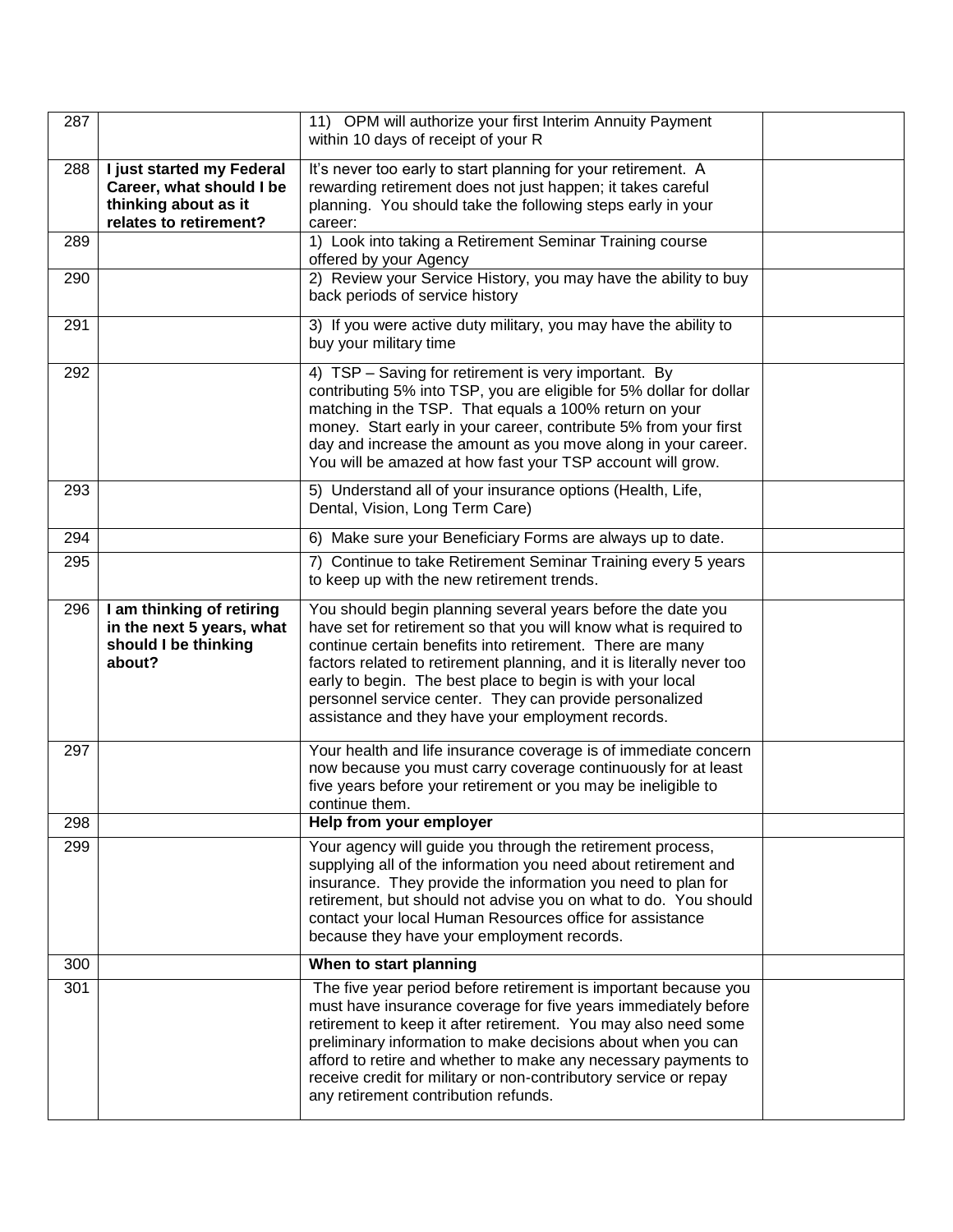| 302 | Keeping your health insurance benefits after you retire                                                                                                                                                                                                                                                                                                                                                                                                                                                                                                |  |
|-----|--------------------------------------------------------------------------------------------------------------------------------------------------------------------------------------------------------------------------------------------------------------------------------------------------------------------------------------------------------------------------------------------------------------------------------------------------------------------------------------------------------------------------------------------------------|--|
| 303 | You may continue your health insurance coverage only if you<br>meet the following conditions:                                                                                                                                                                                                                                                                                                                                                                                                                                                          |  |
| 304 | • 1.7% of your high-3 average salary multiplied by your years<br>of service which do not exceed 20, PLUS                                                                                                                                                                                                                                                                                                                                                                                                                                               |  |
| 305 | • Your annuity must begin within 30 days or, if you are retiring<br>under the Minimum Retirement Age (MRA) plus 10 provision of<br>the Federal Employees Retirement System (FERS), health and<br>life insurance coverage is suspended until your annuity begins,<br>even if it is postponed.                                                                                                                                                                                                                                                           |  |
| 306 | • You must be covered for health insurance when you retire.                                                                                                                                                                                                                                                                                                                                                                                                                                                                                            |  |
| 307 | • You must have been continuously covered by the Federal<br>Employees Health Benefits Program, TRICARE, or the Civilian<br>Health and Medical Program for Uniformed Services<br>(CHAMPUS):                                                                                                                                                                                                                                                                                                                                                             |  |
| 308 | • for five years immediately before retiring; or                                                                                                                                                                                                                                                                                                                                                                                                                                                                                                       |  |
| 309 | • during all of your federal employment since your first<br>opportunity to enroll; or                                                                                                                                                                                                                                                                                                                                                                                                                                                                  |  |
| 310 | • Continuously for full periods of service beginning with the<br>enrollment that started before January 1, 1965, and ending with<br>the date on which you become an annuitant, whichever is<br>shortest.                                                                                                                                                                                                                                                                                                                                               |  |
| 311 | Keeping your life insurance coverage after you retire                                                                                                                                                                                                                                                                                                                                                                                                                                                                                                  |  |
| 312 | You can keep your life insurance in retirement if all of the<br>following conditions are met:                                                                                                                                                                                                                                                                                                                                                                                                                                                          |  |
| 313 | • You have coverage when you retire;                                                                                                                                                                                                                                                                                                                                                                                                                                                                                                                   |  |
| 314 | • You have not converted coverage to an individual policy;                                                                                                                                                                                                                                                                                                                                                                                                                                                                                             |  |
| 315 | • Your annuity begins within 30 days, (However if you are<br>retiring under the Minimum Retirement Age (MRA) plus 10<br>provision of the Federal Employees Retirement System (FERS)<br>and you have postponed the commencing date of your annuity,<br>health and life insurance coverage is suspended until your<br>annuity begins), and,                                                                                                                                                                                                              |  |
| 316 | • You were insured for life insurance for the five years<br>immediately preceding retirement or the full periods of service<br>when coverage was available.                                                                                                                                                                                                                                                                                                                                                                                            |  |
| 317 | Review your service history                                                                                                                                                                                                                                                                                                                                                                                                                                                                                                                            |  |
| 318 | You should review your Official Personnel Folder (OPF) to make<br>sure that there is verification of all of your military and civilian<br>service. If any of the records are missing, your employer should<br>help you document the service and obtain any missing<br>records. If you have civilian service for which you must pay<br>retirement contributions or repay a refund of contributions, your<br>employer should tell you about what impact payment or non-<br>payment has on your eligibility and the amount of your<br>retirement benefit. |  |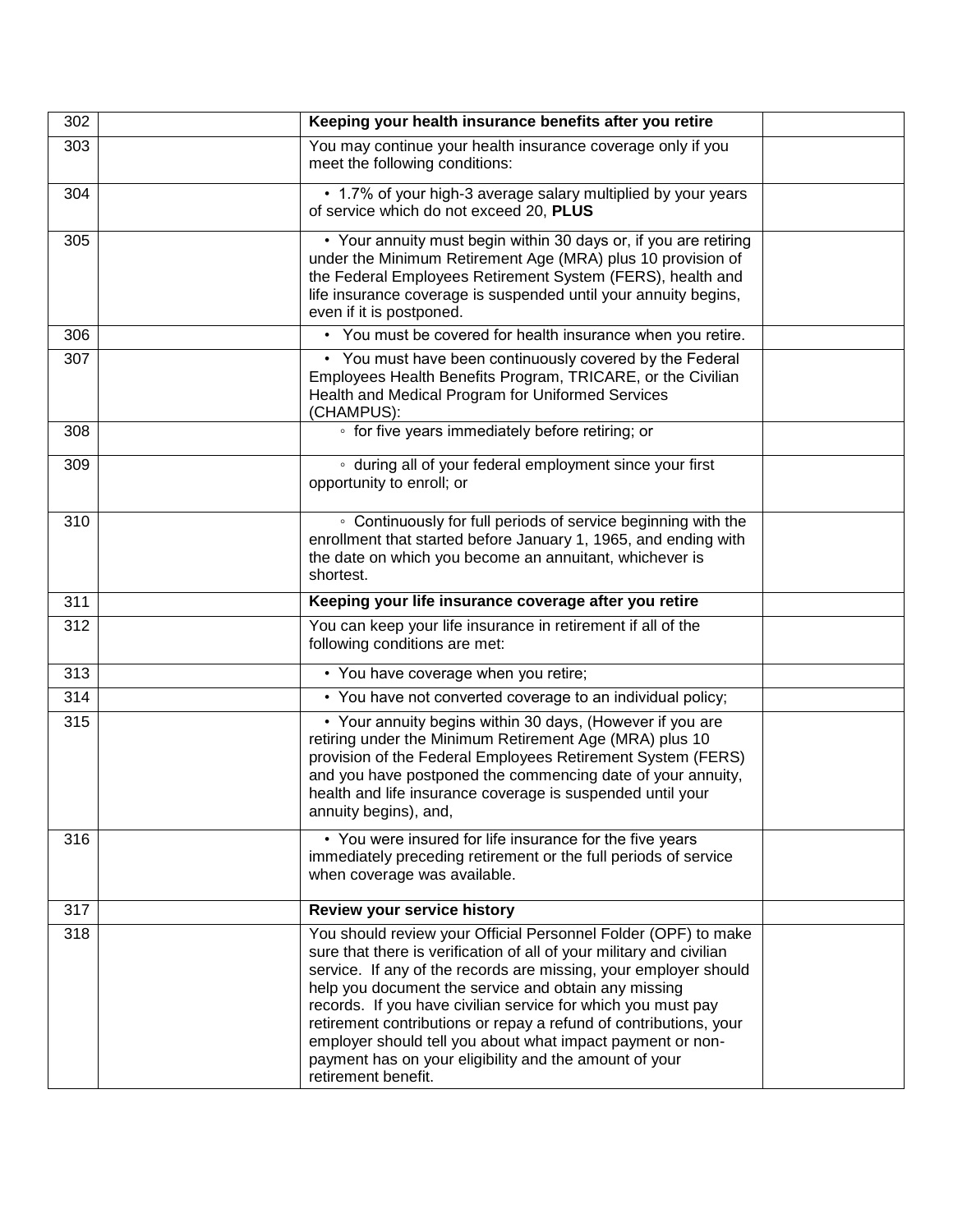| 319 |                                                                                       | If you owe a payment to receive credit for military service you<br>performed after 1956, you must make that payment before you<br>retire. If you are receiving military retired pay, you should<br>discuss whether or not you must waive the retired pay with the<br>personnel officer at your agency. Your personnel officer can<br>also tell you about receiving credit in your annuity computation<br>for various types of service and about the payments described<br>above, as well as help you with service documentation. |  |
|-----|---------------------------------------------------------------------------------------|----------------------------------------------------------------------------------------------------------------------------------------------------------------------------------------------------------------------------------------------------------------------------------------------------------------------------------------------------------------------------------------------------------------------------------------------------------------------------------------------------------------------------------|--|
| 320 |                                                                                       | Check your eligibility for Social Security benefits: You should go<br>online to www.ssa.gov or call your local Social Security Office at<br>1-800-772-1213 and ask to set up an appointment.                                                                                                                                                                                                                                                                                                                                     |  |
| 321 | I am thinking of retiring<br>in the next year, what<br>should I be thinking<br>about? | Steps to take when you get within one year of retiring                                                                                                                                                                                                                                                                                                                                                                                                                                                                           |  |
| 322 |                                                                                       | When you get within one year of retirement eligibility, you<br>should:                                                                                                                                                                                                                                                                                                                                                                                                                                                           |  |
| 323 |                                                                                       | • Confirm when you will be eligible to get a retirement benefit;                                                                                                                                                                                                                                                                                                                                                                                                                                                                 |  |
| 324 |                                                                                       | • Decide when you want to retire;                                                                                                                                                                                                                                                                                                                                                                                                                                                                                                |  |
| 325 |                                                                                       | • Get information about other benefits to which you may also<br>be eligible, such as Thrift Savings Plan payment options and<br>any other entitlements based on employment, for example:<br>Foreign Service, Social Security, pensions from private industry,<br>and Individual Retirement Accounts (IRA). You should have a<br>fairly comprehensive picture of all sources of your retirement<br>income and when each is payable.                                                                                               |  |
|     |                                                                                       |                                                                                                                                                                                                                                                                                                                                                                                                                                                                                                                                  |  |
| 326 |                                                                                       | • Tell your supervisor about your proposed retirement date.<br>You should give sufficient notice to allow for planning for<br>someone to take your place.                                                                                                                                                                                                                                                                                                                                                                        |  |
| 327 |                                                                                       | • Attend a pre-retirement counseling seminar.                                                                                                                                                                                                                                                                                                                                                                                                                                                                                    |  |
| 328 |                                                                                       | • Make an appointment with your personnel officer to review<br>your Official Personnel Folder (OPF) or its equivalent to make<br>sure all your records are complete and accurate, all service is<br>verified, and your insurance coverage is documented.                                                                                                                                                                                                                                                                         |  |
| 329 |                                                                                       | <b>Check documentation in your Official Personnel Folder (OPF)</b>                                                                                                                                                                                                                                                                                                                                                                                                                                                               |  |
| 330 |                                                                                       | The following information should be in your Official Personnel<br>Folder (OPF):                                                                                                                                                                                                                                                                                                                                                                                                                                                  |  |
| 331 |                                                                                       | • The beginning and ending dates for each period of<br>employment which will be used for your benefit computation;                                                                                                                                                                                                                                                                                                                                                                                                               |  |
| 332 |                                                                                       | • The effective dates for each promotion or within-grade<br>increase during the period that will be used to compute your<br>high-3 average salary;                                                                                                                                                                                                                                                                                                                                                                               |  |
| 333 |                                                                                       | • The dates of pay changes or earnings and the pay rate,<br>during employment periods when retirement deductions were<br>not withheld from your salary;                                                                                                                                                                                                                                                                                                                                                                          |  |
| 334 |                                                                                       | • The tour-of-duty during any part-time employment (if you<br>worked more hours than the official tour-of-duty, document the                                                                                                                                                                                                                                                                                                                                                                                                     |  |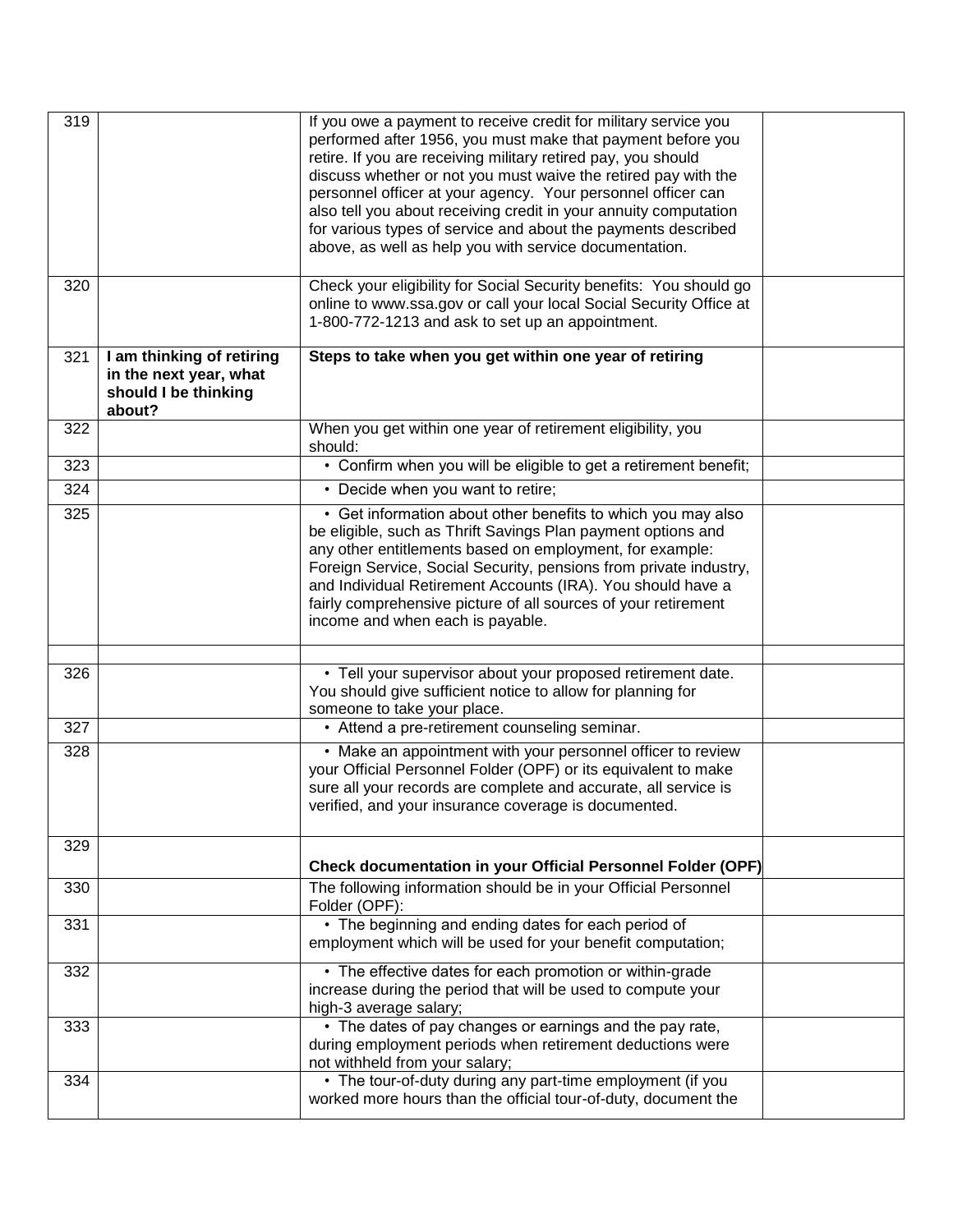|     | hours actually worked.);                                                                                                                                                                                                                                                                                                                                                                                                |  |
|-----|-------------------------------------------------------------------------------------------------------------------------------------------------------------------------------------------------------------------------------------------------------------------------------------------------------------------------------------------------------------------------------------------------------------------------|--|
| 335 | • A record of time actually worked during intermittent or<br>"when-actually-employed" service; and,                                                                                                                                                                                                                                                                                                                     |  |
| 336 | • Documentation of the dates of military service. If any service<br>is not verified or any of the required documentation is missing,<br>you should obtain assistance from your personnel officer.                                                                                                                                                                                                                       |  |
| 337 | <b>Check additional records</b>                                                                                                                                                                                                                                                                                                                                                                                         |  |
| 338 | You should review your designation of beneficiary forms for all<br>of your benefits and make sure they are up to date and<br>accurate. The following forms are used for each benefit:                                                                                                                                                                                                                                   |  |
| 339 | <b>FERS Retirement:</b>                                                                                                                                                                                                                                                                                                                                                                                                 |  |
| 340 | <b>FEGLI Life Insurance:</b>                                                                                                                                                                                                                                                                                                                                                                                            |  |
| 341 | <b>Unpaid Compensation:</b>                                                                                                                                                                                                                                                                                                                                                                                             |  |
| 342 | Thrift Savings Plan:                                                                                                                                                                                                                                                                                                                                                                                                    |  |
| 343 | <b>Check your health benefits records</b>                                                                                                                                                                                                                                                                                                                                                                               |  |
| 344 | Your Official Personnel Folder should contain a record of all of<br>your health benefits registration changes. Be sure that when you<br>retire, your records will show a complete history of your health<br>insurance enrollment for the last five years.                                                                                                                                                               |  |
| 345 | Check your life insurance records                                                                                                                                                                                                                                                                                                                                                                                       |  |
| 346 | Your Official Personnel Folder should contain a record of your<br>current and past Federal life insurance coverage.                                                                                                                                                                                                                                                                                                     |  |
| 347 | Paying a deposit to receive retirement credit for your<br>military service after 1956                                                                                                                                                                                                                                                                                                                                   |  |
| 348 | You may be able to receive retirement credit for active-duty<br>military service after 1956 if you make a payment for that<br>service. You must make the payment before you stop working<br>for the government. You should ask your local servicing<br>personnel center for help in determining whether to make this<br>payment. They can provide personalized assistance because<br>they have your employment records. |  |
| 349 | If you had service where retirement deductions were not<br>withheld from your pay                                                                                                                                                                                                                                                                                                                                       |  |
| 350 | You may be able to pay a deposit to make that service<br>creditable toward your retirement. Make a selection from the<br>list of circumstances below which best describes your situation<br>and ask your local personnel service center for assistance<br>because they have your employment records.                                                                                                                    |  |
| 351 | • Deposit service ending before January 1, 1989 and covered<br>by FERS.                                                                                                                                                                                                                                                                                                                                                 |  |
| 352 | • Deposit service ending on/after January 1, 1989 and<br>covered by FERS.                                                                                                                                                                                                                                                                                                                                               |  |
| 353 | If you had service where your retirement deductions were<br>refunded to you                                                                                                                                                                                                                                                                                                                                             |  |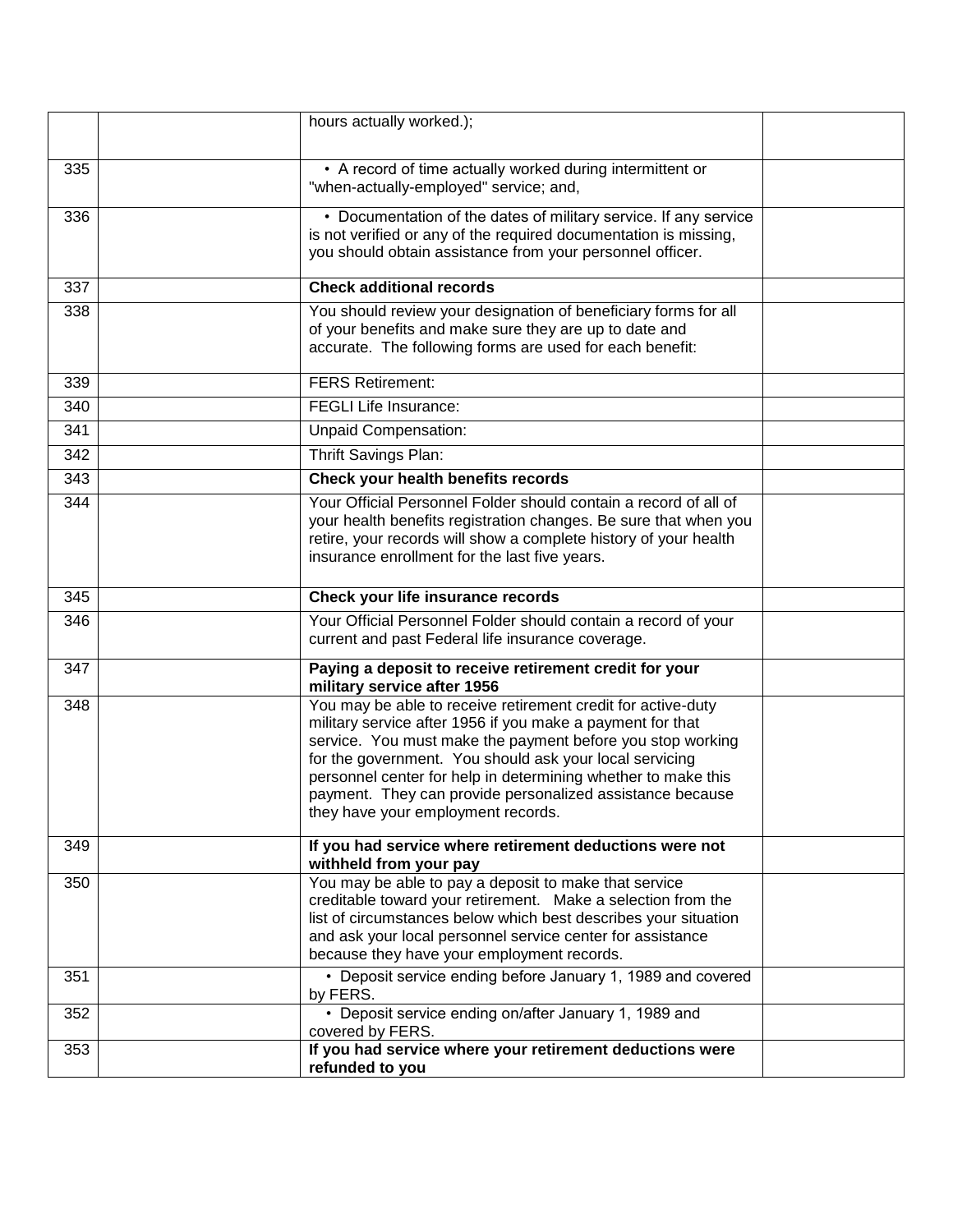| 354 | You may be able to pay a redeposit to make that service<br>creditable toward your retirement. Make a selection from the list<br>of circumstances below which best describes your situation and<br>ask your local personnel service center for assistance because<br>they have your employment records.                                                                                                                                                                                                                                                                                                                                                                                                                                                                                                                                                                                                                                                                   |  |
|-----|--------------------------------------------------------------------------------------------------------------------------------------------------------------------------------------------------------------------------------------------------------------------------------------------------------------------------------------------------------------------------------------------------------------------------------------------------------------------------------------------------------------------------------------------------------------------------------------------------------------------------------------------------------------------------------------------------------------------------------------------------------------------------------------------------------------------------------------------------------------------------------------------------------------------------------------------------------------------------|--|
| 355 | • Redeposit service and covered by FERS.                                                                                                                                                                                                                                                                                                                                                                                                                                                                                                                                                                                                                                                                                                                                                                                                                                                                                                                                 |  |
| 356 | Making a service credit payment                                                                                                                                                                                                                                                                                                                                                                                                                                                                                                                                                                                                                                                                                                                                                                                                                                                                                                                                          |  |
| 357 | You should apply to make a payment by completing a Standard<br>Form 3108 (PDF file) if you are covered by the Federal<br>Employees Retirement System (FERS). If you are within six<br>months of retirement, you should submit your request to make<br>the deposit or redeposit at the same time you submit your<br>application for retirement. You can use a form or letter to do<br>this. We will notify you of any amounts due so you can decide<br>whether or not to make the payment. We cannot, however,<br>authorize your regular annuity payments until we have your<br>decision about the payment.                                                                                                                                                                                                                                                                                                                                                               |  |
| 358 | <b>Choosing a retirement date</b>                                                                                                                                                                                                                                                                                                                                                                                                                                                                                                                                                                                                                                                                                                                                                                                                                                                                                                                                        |  |
| 359 | Check with your local Human Resources office to verify that you<br>have enough service and meet the age requirements for<br>retirement eligibility. They can provide personalized assistance<br>because they have your employment records. Your local<br>personnel service center will also talk with you about the date<br>your annuity payments can start based on the date you pick.                                                                                                                                                                                                                                                                                                                                                                                                                                                                                                                                                                                  |  |
| 360 | <b>Electing survivor benefit options</b>                                                                                                                                                                                                                                                                                                                                                                                                                                                                                                                                                                                                                                                                                                                                                                                                                                                                                                                                 |  |
| 361 | Your Human Resources Office will review the election<br>opportunities to provide benefits after your death to your<br>husband or wife, ex-spouse, or another person you designate as<br>having an insurable interest in your continuing life. If you do not<br>provide for a monthly benefit after your death, your survivor will<br>not be able to continue coverage under the Federal Employees<br>Health Benefits (FEHB) program. The advisor will also cover<br>the requirements that each survivor must meet to qualify. When<br>making an election to provide a benefit after your death, you<br>must obtain your husband's or wife's written consent to provide<br>less than the maximum benefit allowed. To designate an<br>insurable interest, you must have a physical examination at your<br>own expense. Your local Human Resources Office is the best<br>place to begin. They can provide personalized assistance and<br>they have your employment records. |  |
| 362 | <b>Obtaining annuity estimates</b>                                                                                                                                                                                                                                                                                                                                                                                                                                                                                                                                                                                                                                                                                                                                                                                                                                                                                                                                       |  |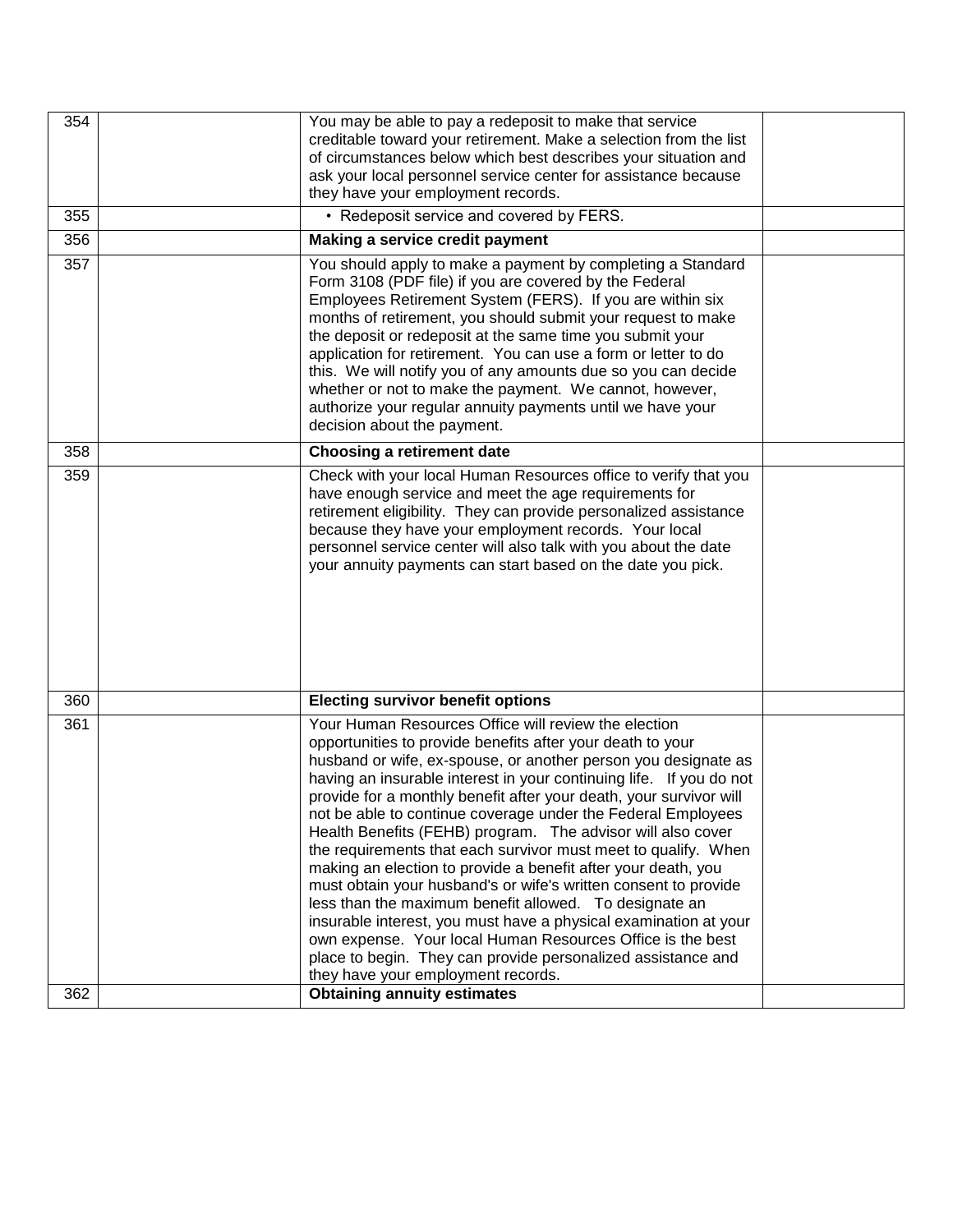| 363 |                                                                       | At your request, your employer should provide you with any of<br>the following estimates that apply to your circumstances.<br>However, the U.S. Office of Personnel Management determines<br>the actual amount of the benefit that is payable based on the<br>laws and regulations and on the certified record of your<br>employment. Some things you should consider when<br>requesting a Retirement Estimate from your local HR Office at<br>your Agency. |  |
|-----|-----------------------------------------------------------------------|-------------------------------------------------------------------------------------------------------------------------------------------------------------------------------------------------------------------------------------------------------------------------------------------------------------------------------------------------------------------------------------------------------------------------------------------------------------|--|
| 364 |                                                                       | • If you receive military retired pay, an estimate of your<br>benefit with and without credit for military service.                                                                                                                                                                                                                                                                                                                                         |  |
| 365 |                                                                       | • If you are considering deposit for military service after 1956,<br>an estimate of your benefit with and without credit for the military<br>service you performed after December 31, 1956.                                                                                                                                                                                                                                                                 |  |
| 366 |                                                                       | • If you are considering a deposit, under the Federal<br>Employees Retirement System (FERS), for federal employment<br>before 1989, estimates of the amount of the deposit and the<br>amount of your benefit with and without credit for the<br>employment period. Deposit service ending before January 1,<br>1989 and covered by FERS.                                                                                                                    |  |
| 367 |                                                                       | • If you are considering providing less than the maximum<br>annuity payable after your death to a husband, wife, or ex-<br>spouse, estimates of the amount of the survivor's annuity and<br>the amount of your annuity with and without the reduction for full<br>survivor's benefit.                                                                                                                                                                       |  |
| 368 |                                                                       | • For employees, under the Federal Employees Retirement<br>System (FERS), who can elect to receive an annuity<br>supplement, an estimate of the monthly amount payable to age<br>62.                                                                                                                                                                                                                                                                        |  |
| 369 |                                                                       | • How much sick leave will be credited towards my retirement                                                                                                                                                                                                                                                                                                                                                                                                |  |
| 370 |                                                                       | <b>Unused annual leave</b>                                                                                                                                                                                                                                                                                                                                                                                                                                  |  |
| 371 |                                                                       | You can be paid for any unused annual leave you hold at<br>retirement                                                                                                                                                                                                                                                                                                                                                                                       |  |
| 372 | Who do I contact to<br>request my FERS<br><b>Retirement Estimate?</b> | Every Bureau is different, some have local Human Resources<br>office that handle Employee Benefits counseling and some<br>Bureau's have a centralized Employee Benefits Service Center<br>to do Retirement counseling. Please contact your local HR<br>Office to determine your first steps in how to request your FERS<br><b>Retirement Estimate.</b>                                                                                                      |  |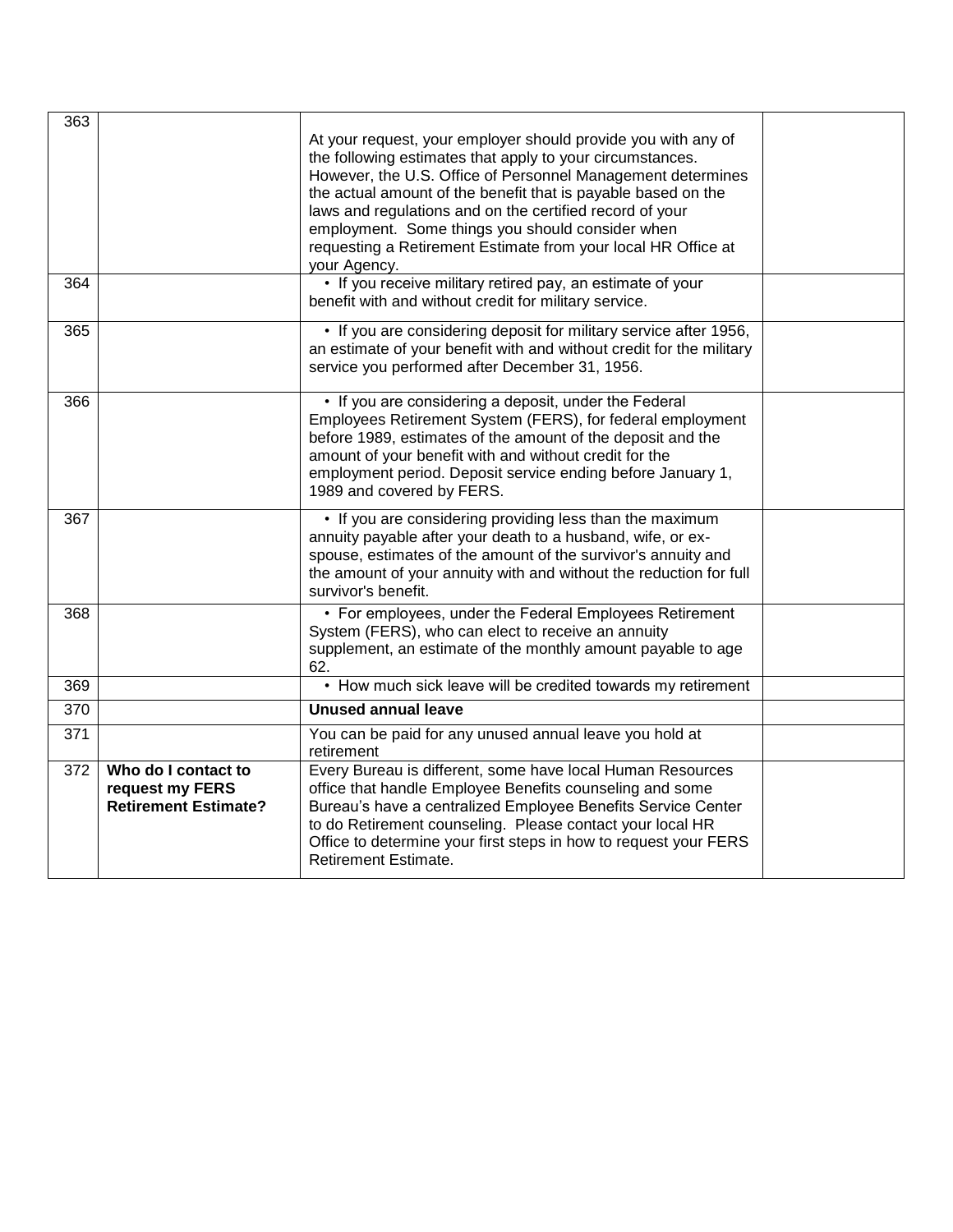| 373 | When will I get my first<br><b>FERS Annuity</b><br><b>Retirement Check?</b>    | You should receive your first retirement annuity check<br>within 30-40 days after your official retirement date, for<br>additional details, please keep reading. After your retirement<br>package has been processed by your local Human Resources<br>Operations Center, they forward the package to your payroll<br>office for additional processing. Your Payroll office will close<br>your payroll records, create an Individual Retirement Record<br>and forward it, along with your application to the Office of<br>Personnel Management (OPM) for completion approximately<br>two weeks after your retirement date. Once OPM receives your<br>retirement package they will assign you a 7 digit Civil Service<br>Annuitant (CSA) number. Keep this number in a safe place.<br>When calling or corresponding with OPM you will need to<br>provide them with the CSA number.                                                                                                                                                                          |                                |
|-----|--------------------------------------------------------------------------------|-----------------------------------------------------------------------------------------------------------------------------------------------------------------------------------------------------------------------------------------------------------------------------------------------------------------------------------------------------------------------------------------------------------------------------------------------------------------------------------------------------------------------------------------------------------------------------------------------------------------------------------------------------------------------------------------------------------------------------------------------------------------------------------------------------------------------------------------------------------------------------------------------------------------------------------------------------------------------------------------------------------------------------------------------------------|--------------------------------|
| 374 |                                                                                | OPM will normally receive your retirement package<br>approximately 3 weeks after your retirement date. Once OPM<br>receives your retirement package, they have 10 business days<br>to process and direct deposit your first monthly Annuity check.<br>This check is called an interim annuity payment and it will be<br>approximately 75-80% percent of your final annuity entitlement).<br>These interim annuity payments continue until the final<br>adjudication of your annuity (approximately 3-6 months). After<br>your final adjudication takes place, your official monthly annuity<br>will be set and you will be paid the difference between the<br>interim and official amounts. You will also receive a detailed<br>booklet titled "Your Federal Retirement Benefits" outlining<br>how the annuity was calculated, additional information on Health<br>Insurance, Life Insurance, Survivor Benefit, Federal Tax<br>Withholding, Federal Service History and much more. It includes<br>your CSA number and a PIN number for Annuitant Express. |                                |
| 375 |                                                                                | To make basic changes to your pension after adjudication, you<br>can either call OPM at 1-888-767-6738 or you can go online and<br>use Annuitant Express www.servicesonline.opm.gov . You<br>may also go to www.opm.gov/retire and get additional<br>information about your retirement.                                                                                                                                                                                                                                                                                                                                                                                                                                                                                                                                                                                                                                                                                                                                                                   | www.serviceson<br>line.opm.gov |
| 376 | Once I am retired, who<br>do I contact about<br>changes to my FERS<br>Annuity? | To make changes to your pension after adjudication, you must<br>contact the Office of Personnel Management (OPM). ALWAYS<br>INCLUDE OR HAVE AVAILABLE YOUR CIVIL SERVICE<br>ANNUITANT (CSA) NUMBER                                                                                                                                                                                                                                                                                                                                                                                                                                                                                                                                                                                                                                                                                                                                                                                                                                                        |                                |
| 377 |                                                                                | <b>ONLINE SELF SERVICE:</b>                                                                                                                                                                                                                                                                                                                                                                                                                                                                                                                                                                                                                                                                                                                                                                                                                                                                                                                                                                                                                               |                                |
| 378 |                                                                                | www.servicesonline.opm.gov                                                                                                                                                                                                                                                                                                                                                                                                                                                                                                                                                                                                                                                                                                                                                                                                                                                                                                                                                                                                                                |                                |
| 379 |                                                                                | <b>TELEPHONE INQUIRIES:</b>                                                                                                                                                                                                                                                                                                                                                                                                                                                                                                                                                                                                                                                                                                                                                                                                                                                                                                                                                                                                                               |                                |
| 380 |                                                                                | TOLL FREE: 1-888-767-6738 or 724-794-2005                                                                                                                                                                                                                                                                                                                                                                                                                                                                                                                                                                                                                                                                                                                                                                                                                                                                                                                                                                                                                 |                                |
| 381 |                                                                                | Hearing/Speech Impaired: 1-800-878-5707                                                                                                                                                                                                                                                                                                                                                                                                                                                                                                                                                                                                                                                                                                                                                                                                                                                                                                                                                                                                                   |                                |
| 382 |                                                                                | If you live in the Washington, DC area: (202) 606-0500                                                                                                                                                                                                                                                                                                                                                                                                                                                                                                                                                                                                                                                                                                                                                                                                                                                                                                                                                                                                    |                                |
| 383 |                                                                                | Customer Service Representatives available 7:30 am to 7:45<br>pm, Monday through Friday, EST                                                                                                                                                                                                                                                                                                                                                                                                                                                                                                                                                                                                                                                                                                                                                                                                                                                                                                                                                              |                                |
| 384 |                                                                                | Automated system is available 24 hours a day, which requires a<br>Personal Identification Number (PIN)                                                                                                                                                                                                                                                                                                                                                                                                                                                                                                                                                                                                                                                                                                                                                                                                                                                                                                                                                    |                                |
| 385 |                                                                                | <b>WRITTEN INQUIRIES:</b>                                                                                                                                                                                                                                                                                                                                                                                                                                                                                                                                                                                                                                                                                                                                                                                                                                                                                                                                                                                                                                 |                                |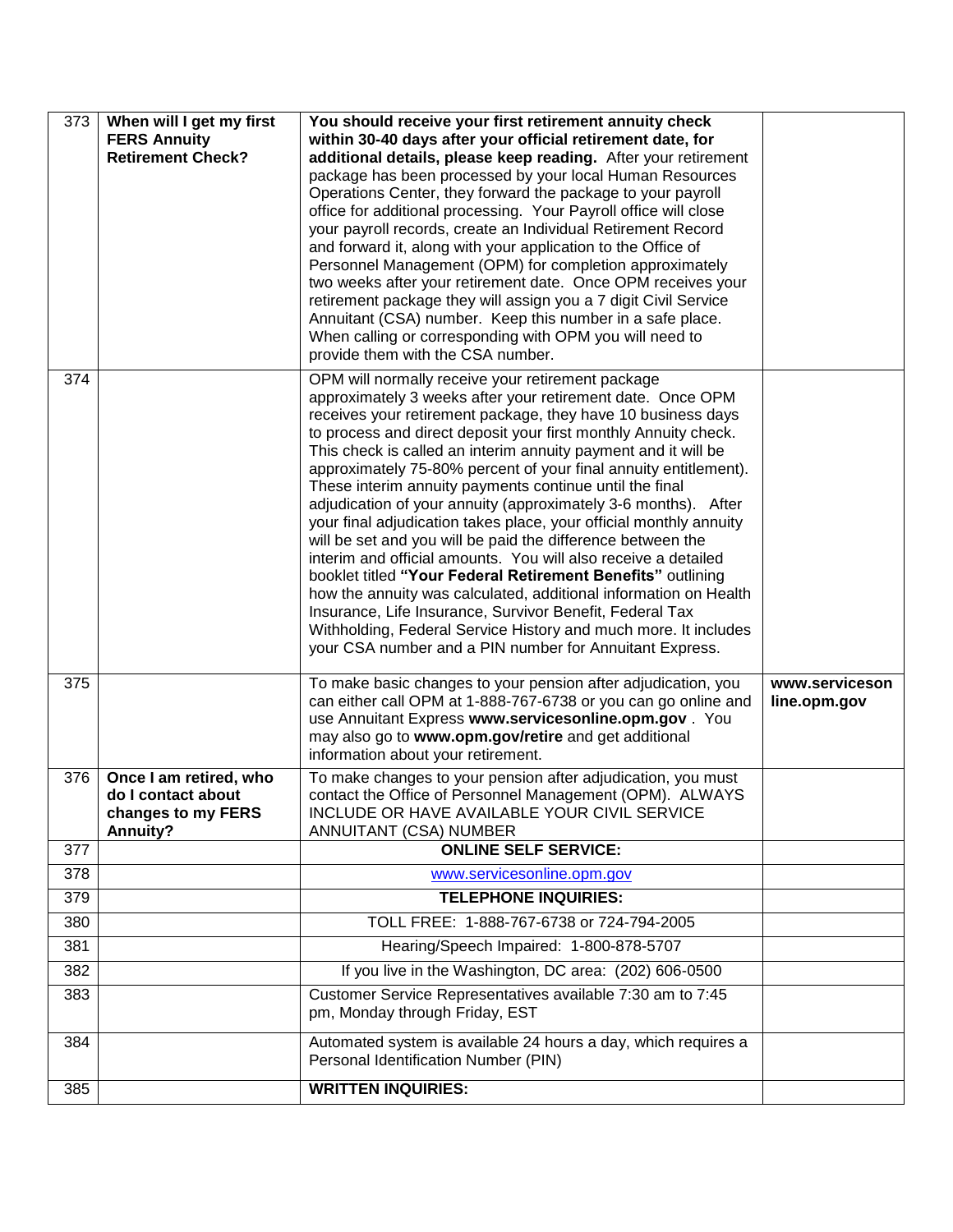| 386 | If your inquiry is about:                                                                                                                                                                  |  |
|-----|--------------------------------------------------------------------------------------------------------------------------------------------------------------------------------------------|--|
| 387 | Annuity statemnt: Change in marital status; Change of survivor<br>election; Verification of annuity income; Change/request<br>information about retirement contributions or life insurance |  |
| 388 | Write to:                                                                                                                                                                                  |  |
| 389 | Office of Personnel Management                                                                                                                                                             |  |
| 390 | <b>Retirement Operations Center</b>                                                                                                                                                        |  |
| 391 | PO Box 45                                                                                                                                                                                  |  |
| 392 | Boyers, PA 1017-0045                                                                                                                                                                       |  |
| 393 | If your inquiry is about:                                                                                                                                                                  |  |
| 394 | Reporting the Death of a Retiree or Survivor                                                                                                                                               |  |
| 395 | Write to:                                                                                                                                                                                  |  |
| 396 | Office of Personnel Management                                                                                                                                                             |  |
| 397 | <b>Retirement Operations Center</b>                                                                                                                                                        |  |
| 398 | PO Box 45                                                                                                                                                                                  |  |
| 399 | Boyers, PA 1017-0045                                                                                                                                                                       |  |
| 400 | If your inquiry is about:                                                                                                                                                                  |  |
|     |                                                                                                                                                                                            |  |
| 401 | Address change, To Change Annuity Payment by Direct Deposit                                                                                                                                |  |
| 402 | Write to:                                                                                                                                                                                  |  |
| 403 | Office of Personnel Management                                                                                                                                                             |  |
| 404 | <b>Retirement Operations Center</b>                                                                                                                                                        |  |
| 405 | Change of Address - Retirement                                                                                                                                                             |  |
| 406 | PO Box 440                                                                                                                                                                                 |  |
| 407 | Boyers, PA 1017-0045                                                                                                                                                                       |  |
| 408 | If your inquiry is about:                                                                                                                                                                  |  |
| 409 | Lost or Missing Annuity Payment                                                                                                                                                            |  |
| 410 | Write to:                                                                                                                                                                                  |  |
| 411 | Office of Personnel Management                                                                                                                                                             |  |
| 412 | Recertification - Non-Receipt of Check                                                                                                                                                     |  |
| 413 | PO Box 7815                                                                                                                                                                                |  |
| 414 | Washington, DC 20044                                                                                                                                                                       |  |
| 415 | If your inquiry is about:                                                                                                                                                                  |  |
| 416 | Federal Income Tax Withholding Amount Changes, and Federal<br>or State Tax Inquiries                                                                                                       |  |
| 417 | Write to:                                                                                                                                                                                  |  |
| 418 | Office of Personnel Management                                                                                                                                                             |  |
| 419 | Tax - Retirement                                                                                                                                                                           |  |
| 420 | PO Box 989                                                                                                                                                                                 |  |
| 421 | Washington, DC 20044                                                                                                                                                                       |  |
| 422 | Annuitant Express: 1-800-409-6528                                                                                                                                                          |  |
| 423 | If your inquiry is about:                                                                                                                                                                  |  |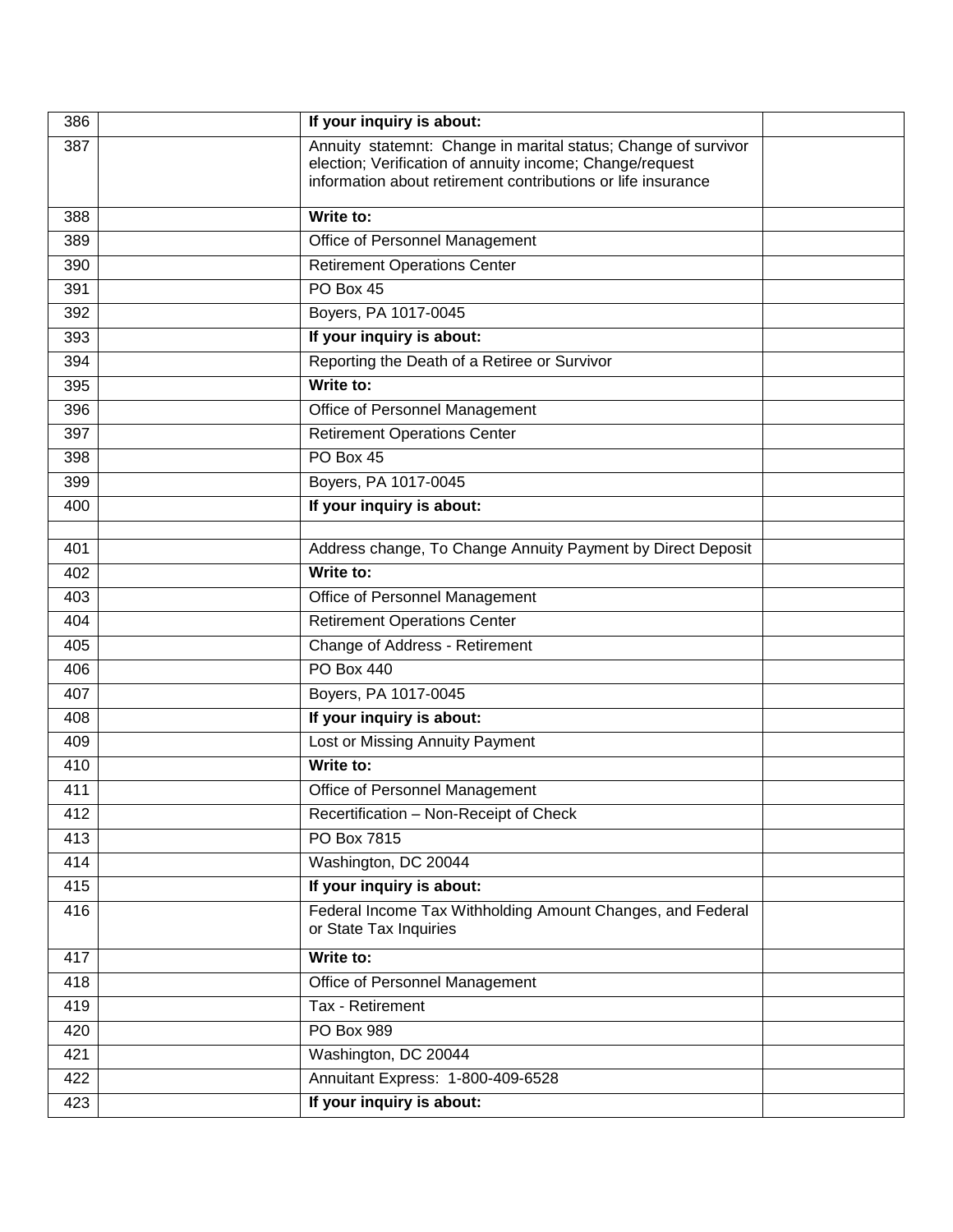| 424 |                                               | <b>Health Benefits Inquiries</b>                                                                                                                                                                                                                                                                                                                                                                                                                                                           |             |
|-----|-----------------------------------------------|--------------------------------------------------------------------------------------------------------------------------------------------------------------------------------------------------------------------------------------------------------------------------------------------------------------------------------------------------------------------------------------------------------------------------------------------------------------------------------------------|-------------|
| 425 |                                               | Write to:                                                                                                                                                                                                                                                                                                                                                                                                                                                                                  |             |
| 426 |                                               | Office of Personnel Management                                                                                                                                                                                                                                                                                                                                                                                                                                                             |             |
| 427 |                                               | Health Insurance - Retirement                                                                                                                                                                                                                                                                                                                                                                                                                                                              |             |
| 428 |                                               | PO Box 14172                                                                                                                                                                                                                                                                                                                                                                                                                                                                               |             |
| 429 |                                               | Washington, DC 20044                                                                                                                                                                                                                                                                                                                                                                                                                                                                       |             |
| 430 |                                               | If your inquiry is about:                                                                                                                                                                                                                                                                                                                                                                                                                                                                  |             |
| 431 |                                               | Court Orders of Garnishment of Annuity for Alimony or Child<br>Support                                                                                                                                                                                                                                                                                                                                                                                                                     |             |
| 432 |                                               | Write to:                                                                                                                                                                                                                                                                                                                                                                                                                                                                                  |             |
| 433 |                                               | Office of Personnel Management                                                                                                                                                                                                                                                                                                                                                                                                                                                             |             |
| 434 |                                               | Court Order/Garnishment - Retirement                                                                                                                                                                                                                                                                                                                                                                                                                                                       |             |
| 435 |                                               | PO Box 17                                                                                                                                                                                                                                                                                                                                                                                                                                                                                  |             |
| 436 |                                               | Washington, DC 20044                                                                                                                                                                                                                                                                                                                                                                                                                                                                       |             |
| 437 |                                               | You may also contact OPM via Email at: retire@opm.gov                                                                                                                                                                                                                                                                                                                                                                                                                                      |             |
| 438 |                                               | For further information about retirement, visit OPM's website at:<br>www.opm.gov/retire                                                                                                                                                                                                                                                                                                                                                                                                    |             |
| 439 |                                               | <b>Thrift Savings Plan (TSP) FAQs</b>                                                                                                                                                                                                                                                                                                                                                                                                                                                      |             |
| 440 | What is the TSP?                              | The Thrift Savings Plan (TSP) is a retirement savings and<br>investment plan for Federal employees. It was established by<br>Congress in the Federal Employees' Retirement System Act of<br>1986 and offers the same types of savings and tax benefits that<br>many private corporations offer their employees under 401(k)<br>plans.                                                                                                                                                      |             |
| 441 |                                               | The TSP is a defined contribution plan, meaning that the<br>retirement income you receive from your TSP account will<br>depend on how much you (and your agency matching<br>contributions) put into your account during your working years<br>and the earnings accumulated over that time. To learn more<br>about your Thrift Savings Plan, go to:                                                                                                                                         | www.tsp.gov |
| 442 | How much can I<br>contribute to the TSP?      | The amount you are allowed to contribute to your TSP account<br>is based on the Internal Revenue Code's (IRC Section 402 (g))<br>elective deferral annual limit rules. In 2013, the maximum you<br>can contribute towards regular contributions is \$17,500. For<br>employees who are at least 50 (or who will be turning 50 during<br>the calendar year) you may also make "Catch-Up" contributions<br>to your TSP Account. In 2013, the limit on "Catch-Up"<br>contributions is \$5,500. |             |
| 443 | Am I eligible for Catch-<br>up Contributions? | For Federal employees who are at least 50 (or who will be<br>turning 50 during the calendar year) you may make "Catch-Up"<br>contributions to your TSP Account. In 2013, the limit on "Catch-<br>Up" contributions is \$5,500.                                                                                                                                                                                                                                                             |             |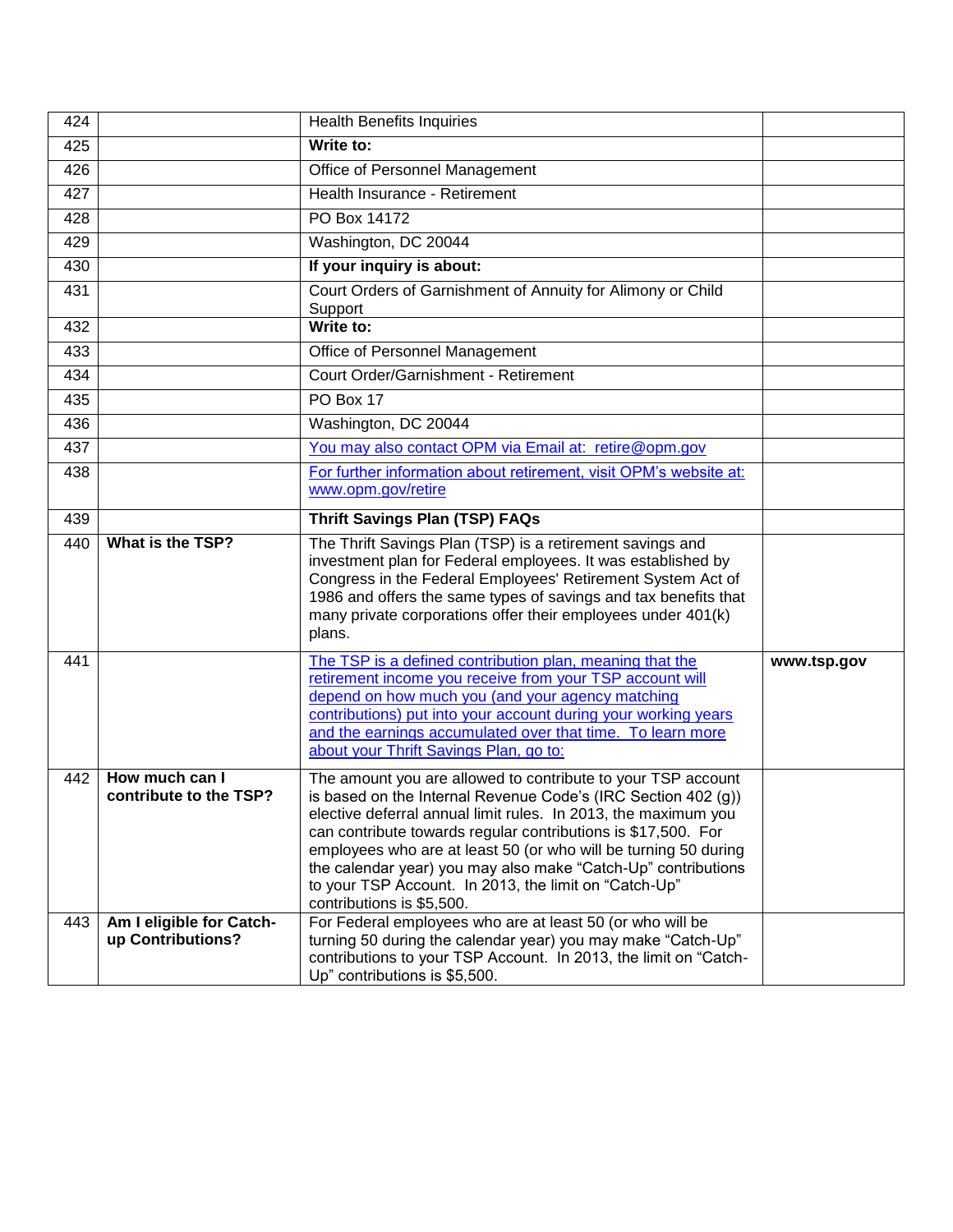| 444 | Will I still have access to<br>my TSP account after I<br>retire?               | YES, you will still have access to your online TSP account<br>www.tsp.gov. You will still be able to invest your money into all<br>the same funds you had as an employee and you will be able to<br>do Interfund transfers (moving your TSP money between funds),<br>you will be able to make withdrawal elections online after you<br>have separated. After you have retired, you will be considered a<br>"Separated Participant" and will have access to all withdrawal<br>options.                                                                                                                                            |  |
|-----|--------------------------------------------------------------------------------|----------------------------------------------------------------------------------------------------------------------------------------------------------------------------------------------------------------------------------------------------------------------------------------------------------------------------------------------------------------------------------------------------------------------------------------------------------------------------------------------------------------------------------------------------------------------------------------------------------------------------------|--|
| 445 | What are the investment<br>funds within the TSP?                               | The TSP offers 5 individual Investment Funds (see below) to<br>choose from and a series of Life Cycle Funds also known as<br>Target Funds, which offer the employee a professionally<br>determined investment mixes that are tailored to meet<br>investment objectives based on various time horizons.                                                                                                                                                                                                                                                                                                                           |  |
| 446 |                                                                                | <b>TSP Individual Investment Funds</b>                                                                                                                                                                                                                                                                                                                                                                                                                                                                                                                                                                                           |  |
| 447 |                                                                                | G Fund:<br>Government Securities Investment Fund                                                                                                                                                                                                                                                                                                                                                                                                                                                                                                                                                                                 |  |
| 448 |                                                                                | F Fund:<br>Fixed Income Index Investment Fund                                                                                                                                                                                                                                                                                                                                                                                                                                                                                                                                                                                    |  |
| 449 |                                                                                | C Fund:<br>Common Stock Index Investment Fund                                                                                                                                                                                                                                                                                                                                                                                                                                                                                                                                                                                    |  |
| 450 |                                                                                | S Fund:<br>Small Cap Stock Index Investment Fund                                                                                                                                                                                                                                                                                                                                                                                                                                                                                                                                                                                 |  |
| 451 |                                                                                | International Stock Index Investment Fund<br>I Fund:                                                                                                                                                                                                                                                                                                                                                                                                                                                                                                                                                                             |  |
| 452 |                                                                                | L Funds:<br>L Income, L2020, L2030, L2040, L2050                                                                                                                                                                                                                                                                                                                                                                                                                                                                                                                                                                                 |  |
| 453 |                                                                                | To learn more about your TSP Investment options, fund<br>performance, fund information sheets, please go to:<br>https://www.tsp.gov/investmentfunds/investmentFunds.shtml                                                                                                                                                                                                                                                                                                                                                                                                                                                        |  |
| 454 | Does the Federal<br>Government match any<br>of my TSP<br><b>Contributions?</b> | YES, as a FERS employee your Agency matches your<br>contributions. TSP matching contributions are broken into 2<br>categories.                                                                                                                                                                                                                                                                                                                                                                                                                                                                                                   |  |
| 455 |                                                                                | 1) Agency Automatic Contributions: This match is equal to 1%<br>of your basic pay, and is deposited into your account every pay<br>period, beginning the first time you are paid. Agency Automatic<br>(1%) contributions are not taken out of your pay, your agency<br>gives them to you. You don't have to contribute any money to<br>your TSP account to receive these contributions, but they are<br>subject to "vesting". You are vested in your 1% Agency<br>Automatic contributions and their earnings after you have<br>completed 3 years of FERS service.                                                                |  |
| 456 |                                                                                | 2) Agency Matching Contributions: You will receive Agency<br>Matching Contributions on the first 5% of pay you contribute<br>every pay period. The first 3% is matched dollar-for-dollar by<br>your Agency, the next 2% is matched at 50 cents on the dollar.<br>This means if you contribute 5% of your basic pay, your Agency<br>will contribute another 4% of your basic pay into your TSP<br>account. Together with the 1% Agency Automatic Contributions,<br>your Agency will put in a total of 5% matching if you contribute at<br>least 5% into the TSP. There is no vesting period for Agency<br>Matching Contributions. |  |
| 457 | Do we have a ROTH TSP<br>option?                                               | YES; The Thrift Savings Plan recently introduced a feature that<br>will allow active participants to make                                                                                                                                                                                                                                                                                                                                                                                                                                                                                                                        |  |
| 458 |                                                                                | Roth contributions to their TSP accounts, it allows you to<br>contribute some or all of your contributions to                                                                                                                                                                                                                                                                                                                                                                                                                                                                                                                    |  |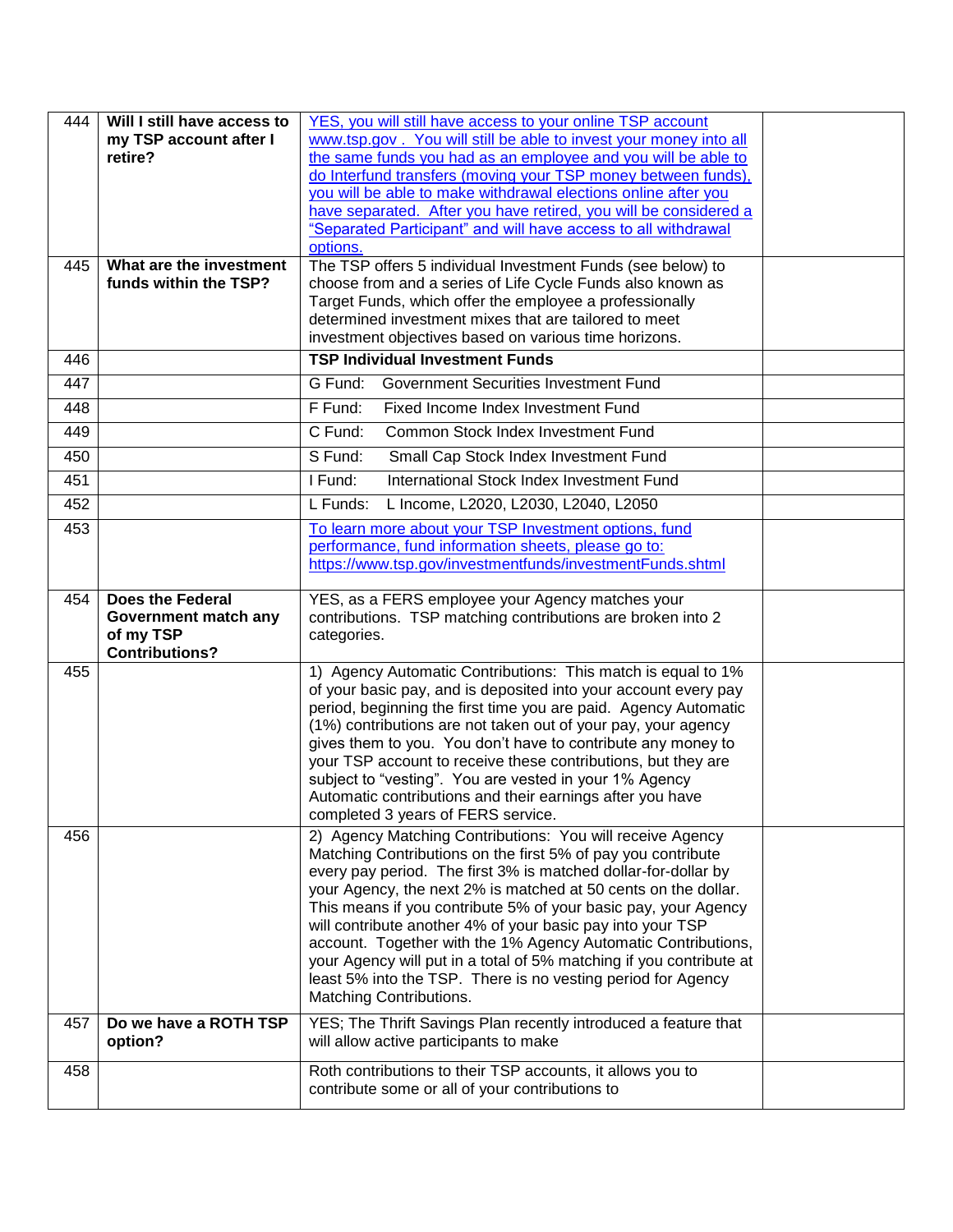| 459 | the Roth TSP. With Roth contributions, you pay taxes now.<br>However, when you withdraw these contributions and their      |  |
|-----|----------------------------------------------------------------------------------------------------------------------------|--|
|     | earnings, you will not have to pay taxes on them as long as you                                                            |  |
| 460 | are 591/2 or older and you have had Roth contributions<br>for five years or more when you receive your distribution.       |  |
| 461 | With the introduction of Roth, you will potentially have two types                                                         |  |
|     | of balances in your TSP account: A traditional (non-Roth) TSP                                                              |  |
|     | balance and a Roth TSP balance. Any agency contributions you                                                               |  |
|     | receive will always be a part of your traditional (non-Roth)<br>balance. However, you may designate your own contributions |  |
|     | any way you like depending on your individual tax                                                                          |  |
|     | circumstances. (Note: Money already in your account when you<br>begin making Roth contributions will remain part of your   |  |
|     | traditional balance. You will not be able to convert it to Roth.)                                                          |  |
|     |                                                                                                                            |  |
| 462 | The information below compares the treatment of the two                                                                    |  |
|     | different types of contributions.                                                                                          |  |
| 463 |                                                                                                                            |  |
| 464 | <b>The Treatment of Contributions</b>                                                                                      |  |
| 465 | <b>Traditional TSP</b>                                                                                                     |  |
| 466 | Pre Tax                                                                                                                    |  |
| 467 | <b>ROTH TSP</b>                                                                                                            |  |
| 468 | After-tax <sup>1</sup>                                                                                                     |  |
| 470 | The Treatment of Your Paycheck                                                                                             |  |
| 471 | <b>Traditional TSP</b>                                                                                                     |  |
| 472 | Taxes are deferred, so less money is taken out of your                                                                     |  |
| 473 | paycheck.<br><b>ROTH TSP</b>                                                                                               |  |
| 474 | Taxes are paid up front, so more money comes out of your                                                                   |  |
|     | paycheck                                                                                                                   |  |
| 476 | The Treatment of Transfers In                                                                                              |  |
| 477 | <b>Traditional TSP</b>                                                                                                     |  |
| 478 | Transfers allowed from eligible employer plans and traditional<br><b>IRAs</b>                                              |  |
| 479 | <b>ROTH TSP</b>                                                                                                            |  |
| 480 | Transfers allowed from Roth 401(k)s, Roth 403(b)s, and                                                                     |  |
|     | <b>Roth 457(b)s</b>                                                                                                        |  |
| 482 | The Treatment of Transfers Out                                                                                             |  |
| 483 | <b>Traditional TSP</b>                                                                                                     |  |
| 484 | Transfers allowed to eligible employer plans, traditional IRAs,                                                            |  |
|     | and Roth IRAs2                                                                                                             |  |
| 485 | <b>ROTH TSP</b>                                                                                                            |  |
| 486 | Transfers allowed to Roth 401(k)s, Roth 403(b)s, Roth<br>457(b)s, and Roth IRAs3                                           |  |
| 488 | The Treatment of Withdrawals                                                                                               |  |
| 489 | <b>Traditional TSP</b>                                                                                                     |  |
| 490 | Taxable when withdrawn                                                                                                     |  |
|     |                                                                                                                            |  |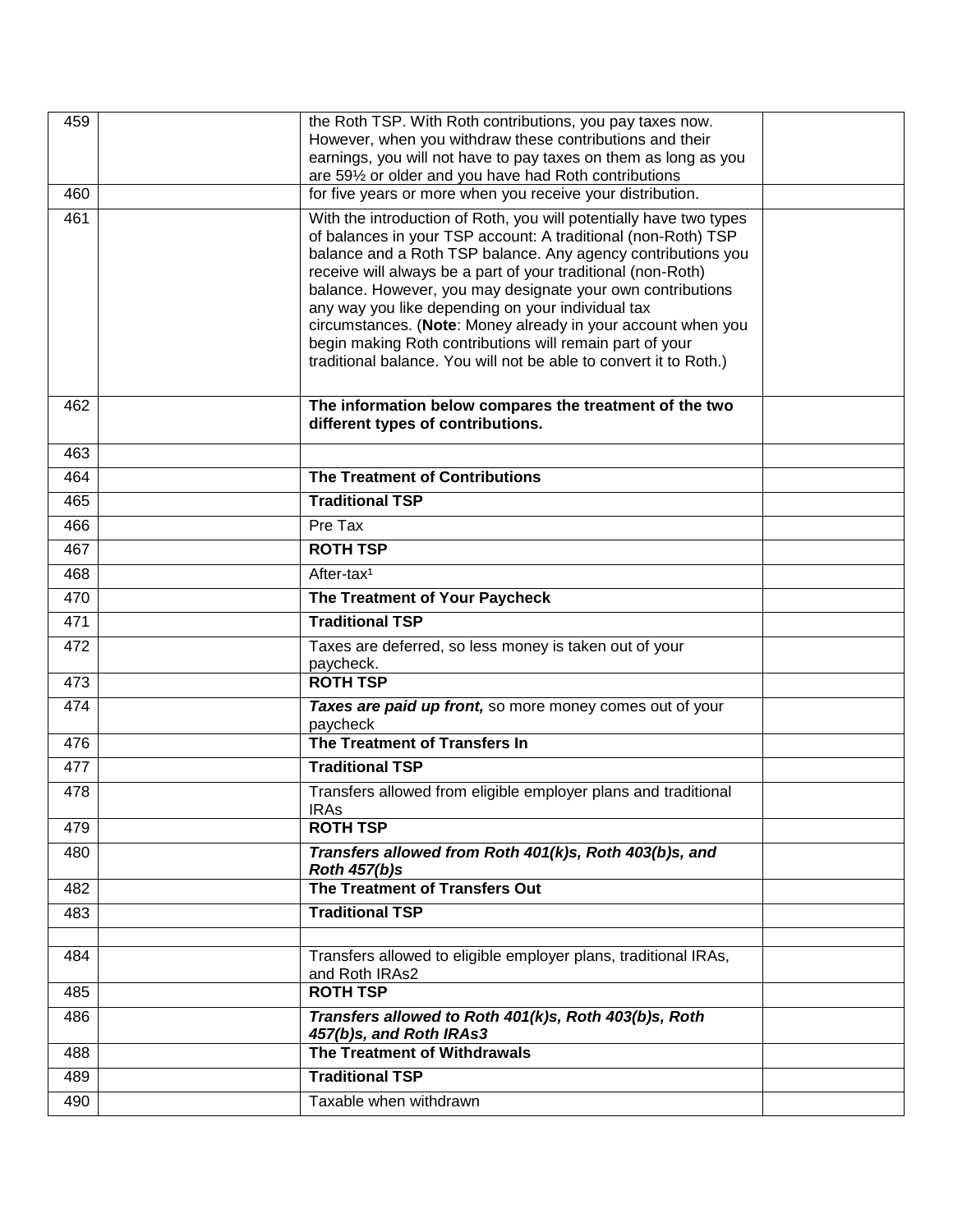| 491 |                                                                   | <b>ROTH TSP</b>                                                                                                                                                                                                                                                                                                                                                                                                                                                                                                                                                                                   |  |
|-----|-------------------------------------------------------------------|---------------------------------------------------------------------------------------------------------------------------------------------------------------------------------------------------------------------------------------------------------------------------------------------------------------------------------------------------------------------------------------------------------------------------------------------------------------------------------------------------------------------------------------------------------------------------------------------------|--|
| 492 |                                                                   | Tax-free earnings if five years have passed since January 1<br>of the year you made your first Roth contribution, AND you<br>are age 591/2 or older, permanently disabled, or deceased                                                                                                                                                                                                                                                                                                                                                                                                            |  |
| 493 |                                                                   | Roth contributions are subject to Federal (and, where                                                                                                                                                                                                                                                                                                                                                                                                                                                                                                                                             |  |
|     |                                                                   | applicable, state and local) income taxes, while traditional<br>contributions are not taxed until withdrawn. However, both Roth<br>contributions and traditional contributions are included in the<br>amount of wages used to calculate payroll taxes (e.g., Social<br>Security taxes).                                                                                                                                                                                                                                                                                                           |  |
| 494 |                                                                   | <sup>2</sup> You would have to pay taxes on any pre-tax amount<br>transferred to a Roth IRA.                                                                                                                                                                                                                                                                                                                                                                                                                                                                                                      |  |
| 495 |                                                                   | $3$ Transfers to a Roth IRA from a Roth TSP are not subject to the<br>income restrictions that apply to Roth IRA contributions                                                                                                                                                                                                                                                                                                                                                                                                                                                                    |  |
| 496 | When I retire, what are<br>my withdrawal options<br>from the TSP? | Once you retire, you have 5 main TSP withdrawal options as a<br>Separated Participant.                                                                                                                                                                                                                                                                                                                                                                                                                                                                                                            |  |
| 497 |                                                                   | 1) Partial Withdrawal: You are eligible to make a one-time<br>only withdrawal of part of your TSP account so long as you did<br>not make an age-based in service withdrawal (age 59 1/2 or<br>older) from your TSP account while you were employed by the<br>Federal Government.                                                                                                                                                                                                                                                                                                                  |  |
| 498 |                                                                   | 2) Lump Sum: You can elect to withdrawal your entire TSP<br>account balance in a single payment.                                                                                                                                                                                                                                                                                                                                                                                                                                                                                                  |  |
| 499 |                                                                   | 3) Full Withdrawal in a Series of Monthly Payments:                                                                                                                                                                                                                                                                                                                                                                                                                                                                                                                                               |  |
| 500 |                                                                   | a. Monthly Payments Computed by TSP based on IRS<br>Life Expectancy Tables: You can elect to have your monthly<br>payments paid to you based on IRS Life Expectancy Tables as<br>one of the "Series of Monthly Payments" method. Your initial<br>payment will be based on your age and your account balance at<br>the time of the first payment. Each year, on the anniversary of<br>the date of your first monthly payment, TSP will recalculate the<br>amount of your monthly payments. The recalculation will be<br>based on your age and account balance at the end of the<br>preceding year. |  |
| 501 |                                                                   | b. Monthly Payments based on a Specific Dollar<br><b>Amount:</b> You will receive in the amount that you request until<br>your entire account balance has been paid to you. The amount<br>of each monthly payment must be \$25 dollars or more.                                                                                                                                                                                                                                                                                                                                                   |  |
| 502 |                                                                   | 4) Rollover or Transfer your TSP account: Your TSP is a<br>portable retirement benefit. You can elect to have TSP rollover<br>or transfer all or a series of monthly payments of your account to<br>an IRA or eligible employer plan (ie 401K). Any tax-deferred<br>amounts that are transferred will retain their tax-deferred status<br>until you withdrawal your money.                                                                                                                                                                                                                        |  |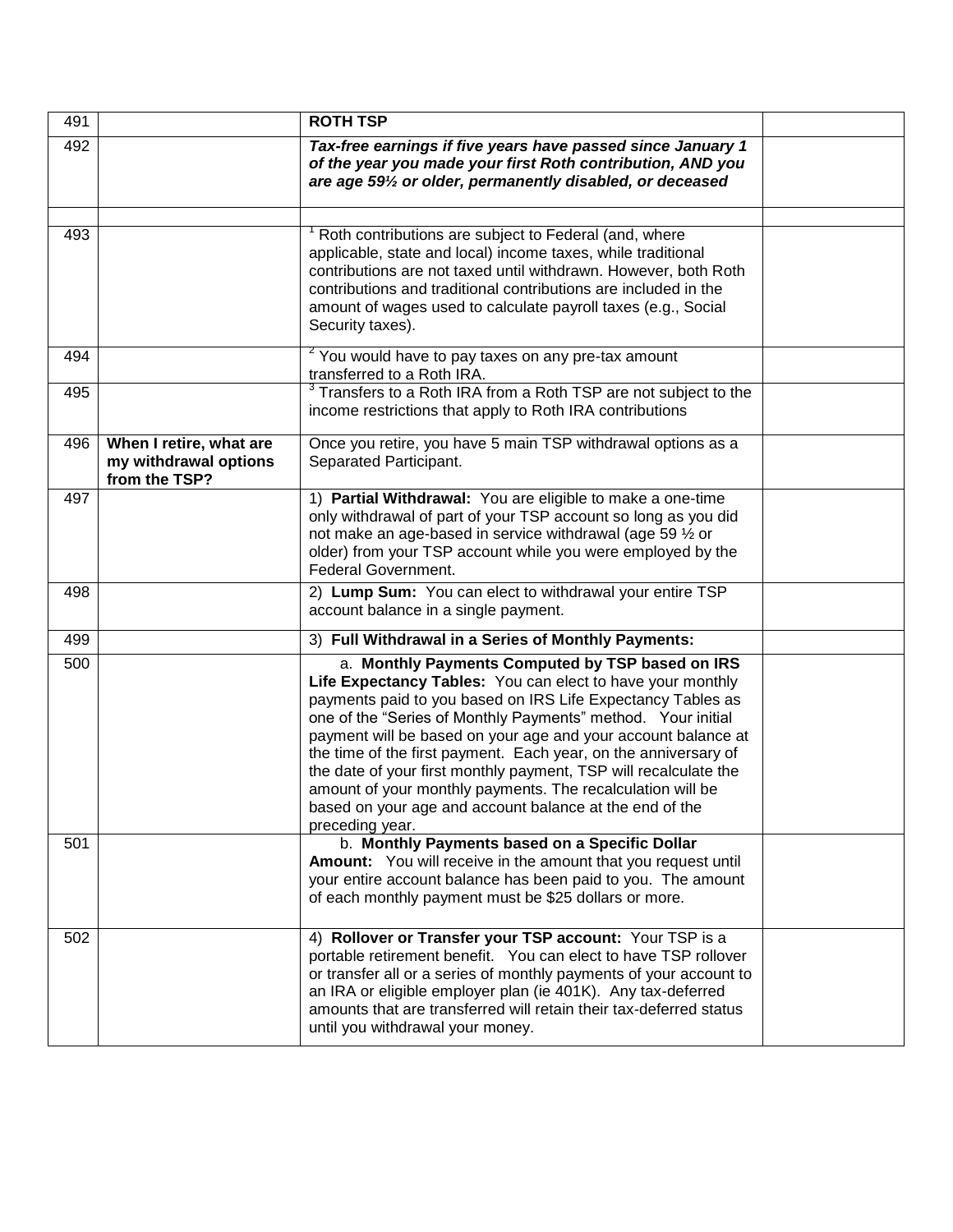| $\overline{5}03$ |                                                                    | 5) TSP Life Annuity: You can elect to use some or all of your<br>TSP monies to purchase a TSP Life Annuity. An annuity (same<br>as your FERS Annuity) is a monthly benefit paid to you for as<br>long as you are alive. You can purchase a Single Life Annuity,<br>which will be a benefit payable to you as long as you are alive or<br>you can purchase a Joint Life Annuity, which will be a benefit<br>payable to you and your joint annuitant as long as both of you<br>are alive. (FYI - your Joint annuitant can be a spouse or<br>someone other than your spouse) The minimum TSP Life<br>Annuity you can purchase is \$3,500. |                                                       |
|------------------|--------------------------------------------------------------------|----------------------------------------------------------------------------------------------------------------------------------------------------------------------------------------------------------------------------------------------------------------------------------------------------------------------------------------------------------------------------------------------------------------------------------------------------------------------------------------------------------------------------------------------------------------------------------------------------------------------------------------|-------------------------------------------------------|
| 504              |                                                                    | Please Note: To learn more about TSP Withdrawal options and<br>the Tax implications on your disbursement elections, please<br>review TSP Publication "TSP-536, Important Information about<br>Payments from your TSP Account" which can be found at:<br>https://www.tsp.gov/PDF/formspubs/tsp-536.pdf                                                                                                                                                                                                                                                                                                                                  | https://www.tsp.<br>gov/PDF/formsp<br>ubs/tsp-536.pdf |
| 505              | Can I rollover a 401K<br>from a previous<br>employer into the TSP? | YES, you can move money from an eligible employer plan<br>(401K) into your TSP Account. You can have your 401K money<br>transferred directly into the TSP. This is often referred to as a<br>transfer or direct rollover. The transfer of money is done<br>between your 401K plan custodian and the TSP. To initiate this<br>transaction, you must complete form TSP-60 which can be<br>found at: https://www.tsp.gov/PDF/formspubs/tsp-60.pdf                                                                                                                                                                                         | https://www.tsp.<br>gov/PDF/formsp<br>ubs/tsp-60.pdf  |
| 506              | Can I rollover a<br><b>Traditional IRA into the</b><br>TSP?        | YES, you can move money from a Traditional IRA into your TSP<br><b>Account. You can have your Traditional IRA money transferred</b><br>directly into the TSP. This is often referred to as a transfer or<br>direct rollover. The transfer of money is done between your<br>Traditional IRA plan custodian and the TSP. To initiate this<br>transaction, you must complete form TSP-60 which can be<br>found at: https://www.tsp.gov/PDF/formspubs/tsp-60.pdf                                                                                                                                                                           | https://www.tsp.<br>gov/PDF/formsp<br>ubs/tsp-60.pdf  |
| 507              | Can I rollover a ROTH                                              | YES, you can move money from a ROTH 401K into your ROTH                                                                                                                                                                                                                                                                                                                                                                                                                                                                                                                                                                                | https://www.tsp.                                      |
|                  | 401K into the ROTH<br>TSP?                                         | TSP Account. You can have your ROTH 401K money<br>transferred directly into the ROTH TSP. This is often referred to<br>as a transfer or direct rollover. The transfer of money is done<br>between your ROTH 401K plan custodian and the TSP. To<br>initiate this transaction, you must complete form TSP-60-R<br>which can be found at:<br>https://www.tsp.gov/PDF/formspubs/tsp-60-r.pdf                                                                                                                                                                                                                                              | gov/PDF/formsp<br>ubs/tsp-60-r.pdf                    |
| 508              | Can I rollover a ROTH<br>IRA into the ROTH TSP?                    | NO, at this time you cannot transfer money from a ROTH IRA<br>into your TSP Account, even if you have a ROTH TSP balance.                                                                                                                                                                                                                                                                                                                                                                                                                                                                                                              |                                                       |
| 509              | Does TSP have<br>investment planning                               | Yes, the TSP website has an excellent variety of planning tools<br>and calculators to offer both employees and retirees to help you                                                                                                                                                                                                                                                                                                                                                                                                                                                                                                    | https://www.tsp.<br>gov/planningtoo                   |
|                  | tools and calculators to<br>learn more about my<br>TSP?            | with investment strategy, asset allocation strategies, calculators<br>to help you determine how much to save and how much your<br>account could grow; etc. To learn more about these planning<br>tools and calculators, please go to:<br>https://www.tsp.gov/planningtools/planningTools.shtml                                                                                                                                                                                                                                                                                                                                         | Is/planningTools<br>.shtml                            |
| 510              | <b>What is Social Security?</b>                                    | <b>Social Security Administration FAQs</b>                                                                                                                                                                                                                                                                                                                                                                                                                                                                                                                                                                                             |                                                       |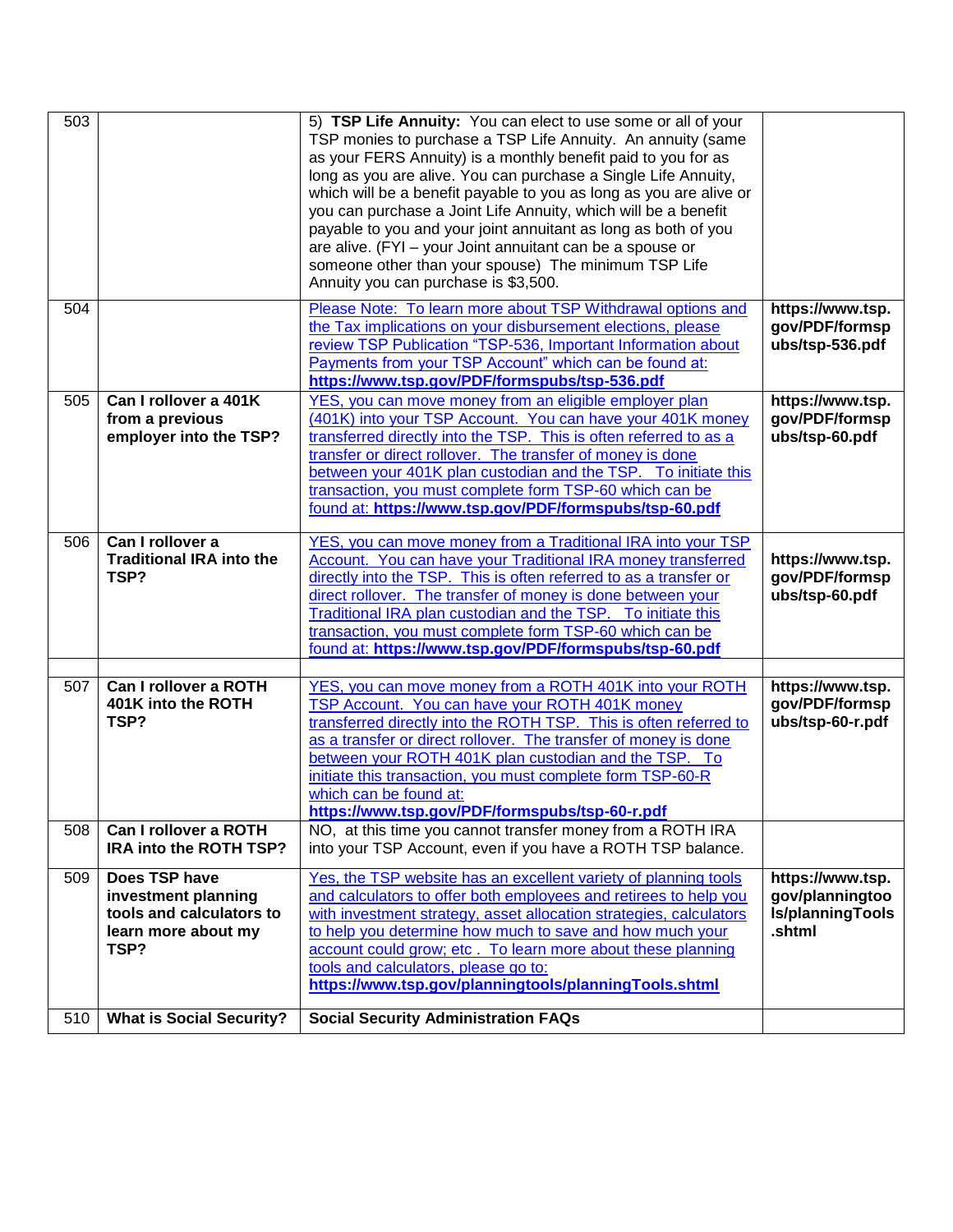| 511 |                                                                                | Social Security is part of the retirement plan of almost every<br>American worker. FERS Federal employees are among the 96<br>percent of workers who are covered under Social Security, you<br>should know how the system works and what you should<br>receive from Social Security when you retire. Social Security<br>reaches almost every family, and at some point will touch the<br>lives of nearly all Americans                                                                                                                                                                                                                  |                                          |
|-----|--------------------------------------------------------------------------------|-----------------------------------------------------------------------------------------------------------------------------------------------------------------------------------------------------------------------------------------------------------------------------------------------------------------------------------------------------------------------------------------------------------------------------------------------------------------------------------------------------------------------------------------------------------------------------------------------------------------------------------------|------------------------------------------|
| 512 |                                                                                | Social Security helps not only older Americans, but also workers<br>who become disabled and families in which a spouse or parent<br>dies. Today, about 161 million people work and pay Social<br>Security taxes and about 57 million people receive monthly<br>Social Security benefits. Retirees and beneficiaries make up of<br>about about 40 million people                                                                                                                                                                                                                                                                         |                                          |
| 513 |                                                                                | But Social Security was never meant to be the only source of<br>income for people when they retire. Social Security replaces<br>about 40 percent of an average wage earner's income after<br>retiring, and most financial advisors say retirees will need 70<br>percent or more of pre-retirement earnings to live comfortably.<br>To have a comfortable retirement, Americans need much more<br>than just Social Security. They also need private pensions,<br>savings and investments. To learn more about Social Security,<br>please go to: www.ssa.gov                                                                              |                                          |
| 514 | How do I qualify for<br><b>Social Security</b><br><b>Retirement Benefits?</b>  | When you work and pay Social Security taxes (6.2%), you earn<br>"credits" toward Social Security benefits. The number of credits<br>you need to get retirement benefits depends on when you were<br>born. If you were born in 1929 or later, you need 40 credits (10<br>years of work). If you stop working before you have enough<br>credits to qualify for benefits, the credits will remain on your<br>Social Security record. If you return to work later on, you can<br>add more credits so that you qualify. We cannot pay any<br>retirement benefits until you have the required number of<br>credits.                           |                                          |
| 515 | How much will my Social<br><b>Security Retirement</b><br><b>Benefit be?</b>    | Your benefit payment is based on how much you earned during<br>your working career. Higher lifetime earnings result in higher<br>benefits. If there were some years when you did not work or had<br>low earnings, your benefit amount may be lower than if you had<br>worked steadily. Your benefit payment also is affected by the<br>age at which you decide to retire. If you retire at age 62 (the<br>earliest possible retirement age for Social Security), your benefit<br>will be lower than if you wait until later to retire.                                                                                                  |                                          |
| 516 | Where can I go to get an<br>estimate of my Social<br><b>Security Benefits?</b> | You can use the online Retirement Estimator to get immediate<br>and personalized retirement benefit estimates to help you plan<br>for your retirement. The online Retirement Estimator is a<br>convenient, secure and quick financial planning tool, because it<br>eliminates the need to manually key in years of earnings<br>information. The estimator also will let you create "what if"<br>scenarios. You can, for example, change your "stop work" dates<br>or expected future earnings to create and compare different<br>retirement options. The online estimator can be found by going<br>to: www.socialsecurity.gov/estimator | www.socialsecu<br>rity.gov/estimato<br>r |